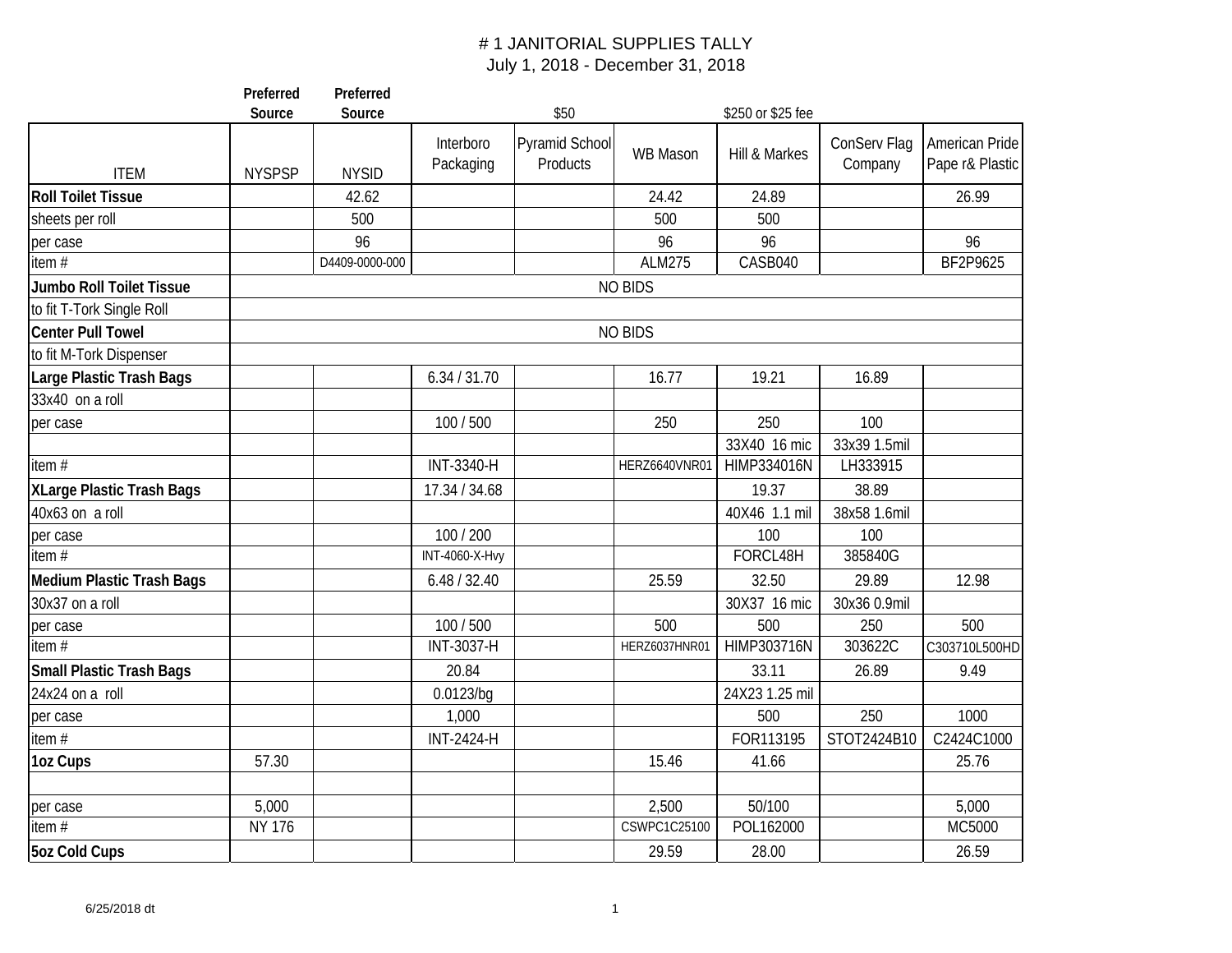| <b>ITEM</b>                     | <b>NYSPSP</b> | <b>NYSID</b> | Interboro<br>Packaging | Pyramid School<br>Products | WB Mason    | Hill & Markes       | ConServ Flag<br>Company | American Pride<br>Pape r& Plastic |
|---------------------------------|---------------|--------------|------------------------|----------------------------|-------------|---------------------|-------------------------|-----------------------------------|
|                                 |               |              |                        |                            |             |                     |                         |                                   |
| per case                        |               |              |                        |                            | 2,500       | 25/100              |                         | 2500                              |
|                                 |               |              |                        |                            | CSWC5OZCPP2 |                     |                         |                                   |
| item#                           |               |              |                        |                            | 500         | FABRK5              |                         | C502CPP2500                       |
| <b>7oz Cold Cups</b>            |               |              |                        |                            | 41.41       | 35.45               |                         |                                   |
|                                 |               |              |                        |                            |             |                     |                         |                                   |
| per case                        |               |              |                        |                            | 2,500       | 25/100              |                         |                                   |
| item#                           |               |              |                        |                            | DCCY7       | FABRK7              |                         |                                   |
| 8oz Hot/Cold Cups               |               |              |                        |                            | 19.49       | 19.85               |                         |                                   |
| 23x10x39                        |               |              |                        |                            |             |                     |                         |                                   |
| per case                        |               |              |                        |                            | 1,000       | 25/40               |                         |                                   |
| item#                           |               |              |                        |                            | DCC8J8      | DRT8J8              |                         |                                   |
| <b>Aerosol Furniture Polish</b> |               |              |                        | 32.98                      | 27.79       | 26.35               |                         |                                   |
| Pledge or equal                 |               |              |                        | Chase                      | 13.8 oz     | Claire <sup>*</sup> |                         |                                   |
| per case                        |               |              |                        | 12/17 oz                   | 6           | 12/17 oz            |                         |                                   |
| item $#$                        |               |              |                        | 433-4109                   | SJN682275   | CLRCS232            |                         |                                   |
| Multi Surface Dusting &         |               |              |                        |                            |             |                     |                         |                                   |
| Cleaning                        |               |              |                        |                            | 23.36       | 35.85               |                         |                                   |
| Endust or equal                 |               |              |                        |                            | 9.7 oz      | Claire <sup>*</sup> |                         |                                   |
| per case                        |               |              |                        |                            | 6           | 12/19 oz            |                         |                                   |
| item $#$                        |               |              |                        |                            | SJN652989   | <b>GNR811</b>       |                         |                                   |
| <b>Wood Cleaner/Polish</b>      |               |              |                        |                            |             |                     |                         |                                   |
| Orange Glo or equal             |               |              |                        |                            |             |                     |                         |                                   |
| per case                        |               |              |                        |                            |             |                     |                         |                                   |
| item#                           |               |              |                        |                            |             |                     |                         |                                   |
| Everyday Cleaner, Hardware &    |               |              |                        |                            |             |                     |                         |                                   |
| Laminate Floor                  |               |              |                        |                            | 18.76       | 16.21               |                         |                                   |
| Orange Glo or equal             |               |              |                        |                            |             | $AP-7$              |                         |                                   |
| per case                        |               |              |                        |                            | $4$ /gal    | $4$ /gal            |                         |                                   |
| item $#$                        |               |              |                        |                            | NCL090129   | SMZP2666004         |                         |                                   |
| <b>Stainless Steel Cleaner</b>  | 42.35         |              |                        | 26.29                      | 27.13       | 24.00               |                         |                                   |
| 16-18 oz                        |               |              |                        | Chase                      | 18 oz       | Claire              |                         |                                   |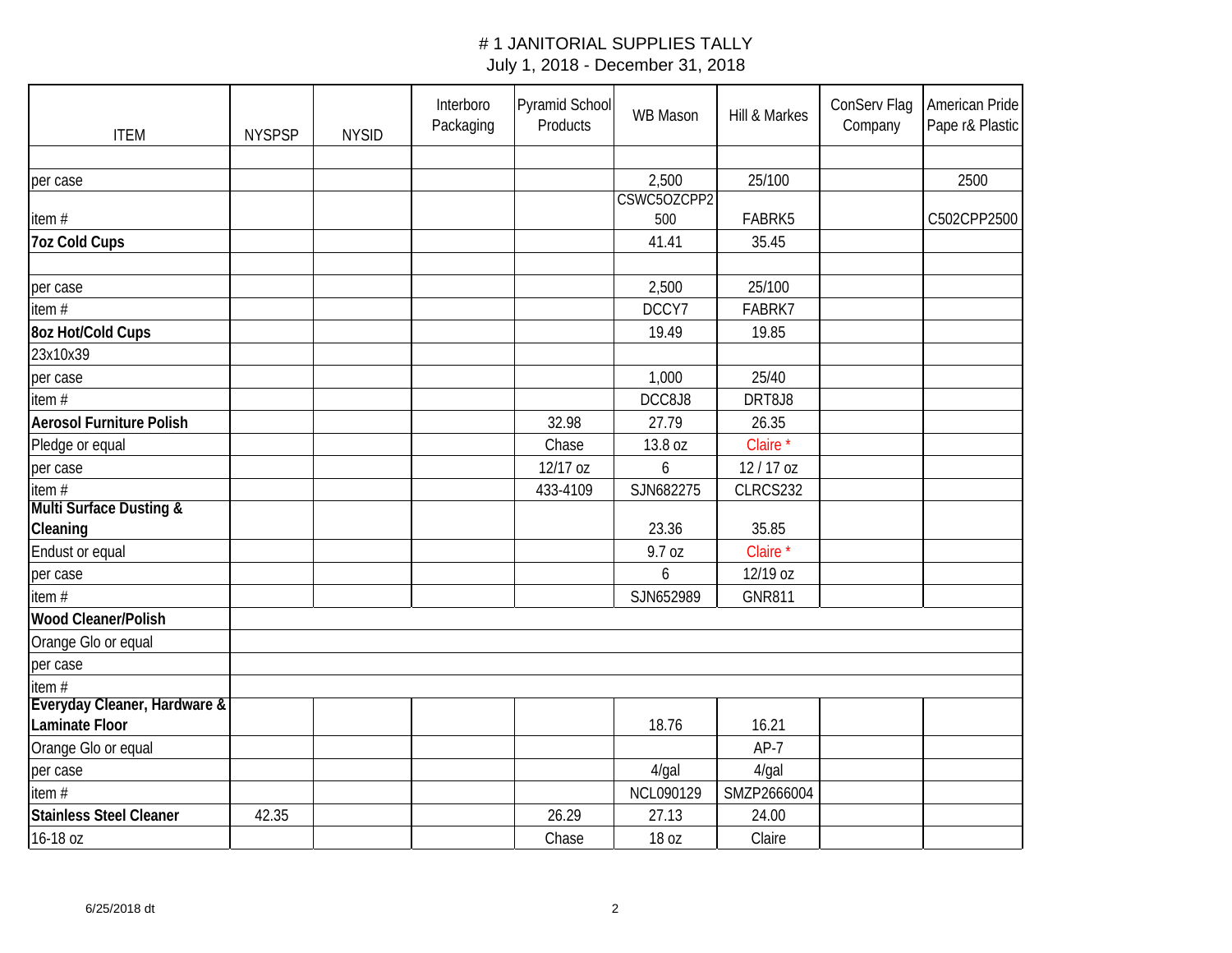| <b>ITEM</b>                   | <b>NYSPSP</b> | <b>NYSID</b> | Interboro<br>Packaging | Pyramid School<br>Products | <b>WB Mason</b>   | Hill & Markes    | ConServ Flag<br>Company | American Pride<br>Pape r& Plastic |
|-------------------------------|---------------|--------------|------------------------|----------------------------|-------------------|------------------|-------------------------|-----------------------------------|
| per case                      | 6 qt          |              |                        | 12/18 oz                   | 12                | 12/14 oz         |                         |                                   |
| item#                         | NY 640.20     |              |                        | 433-4111                   | BWK347ACT         | CLRCS227         |                         |                                   |
| Liquid Disinfectant / Cleaner |               |              |                        |                            |                   |                  |                         |                                   |
| (non-abrasive)                |               |              |                        |                            | 37.89             | 42.85            |                         |                                   |
| Comet or equal                |               |              |                        |                            | 32 oz             | 32 oz            |                         |                                   |
| per case                      |               |              |                        |                            | 8                 | 8                |                         |                                   |
| item#                         |               |              |                        |                            | <b>PGC02287CT</b> | PNG 02287        |                         |                                   |
| Roll Paper Towel - White      |               |              |                        |                            | 14.39             | 15.05            |                         |                                   |
|                               |               |              |                        |                            | 85                | 85               |                         |                                   |
| per case                      |               |              |                        |                            | 30                | 30               |                         |                                   |
| item#                         |               |              |                        |                            | MRC06350          | CASK085          |                         |                                   |
| Roll Paper Towel - Brown      |               |              |                        |                            | 14.64             | 15.10            |                         |                                   |
|                               |               |              |                        |                            | 800'              | brown            |                         |                                   |
| per case                      |               |              |                        |                            | 6                 | 6/800'           |                         |                                   |
| item $#$                      |               |              |                        |                            | MRCP728N          | <b>MORR6800</b>  |                         |                                   |
| <b>Brawny Paper Towel</b>     |               |              |                        |                            | 47.49             | 46.00            |                         |                                   |
|                               |               |              |                        |                            |                   |                  |                         |                                   |
| per case                      |               |              |                        |                            | 30                | 30/40            |                         |                                   |
| item $#$                      |               |              |                        |                            | <b>PGC95028CT</b> | <b>PNG 95028</b> |                         |                                   |
| Ammonia                       |               |              |                        |                            |                   |                  |                         |                                   |
|                               |               |              |                        |                            |                   |                  |                         |                                   |
| per case                      |               |              |                        |                            |                   |                  |                         |                                   |
| item#                         |               |              |                        |                            |                   |                  |                         |                                   |
| <b>Bleach</b>                 |               |              |                        |                            | 13.96             | 14.50            |                         |                                   |
|                               |               |              |                        |                            |                   | concentrated     |                         |                                   |
| per case                      |               |              |                        |                            | $\overline{3}$    | 3/121 oz         |                         |                                   |
| item#                         |               |              |                        |                            | CLO30966CT        | CLX30966         |                         |                                   |
| Oxiclean                      |               |              |                        |                            | 39.45             | 21.75            |                         |                                   |
| 25 <sub>lb</sub>              |               |              |                        |                            | 30 lb             | 50#              |                         |                                   |
| per case                      |               |              |                        |                            |                   |                  |                         |                                   |
| item#                         |               |              |                        |                            | CDC3320084012     | SMZC0597050      |                         |                                   |
| Gloves - PF - Vinyl Exam (S)  | 35.00         | 39.35        | 23.90                  | 21.90                      | 19.30             | 32.40            | 28.89                   | 19.79                             |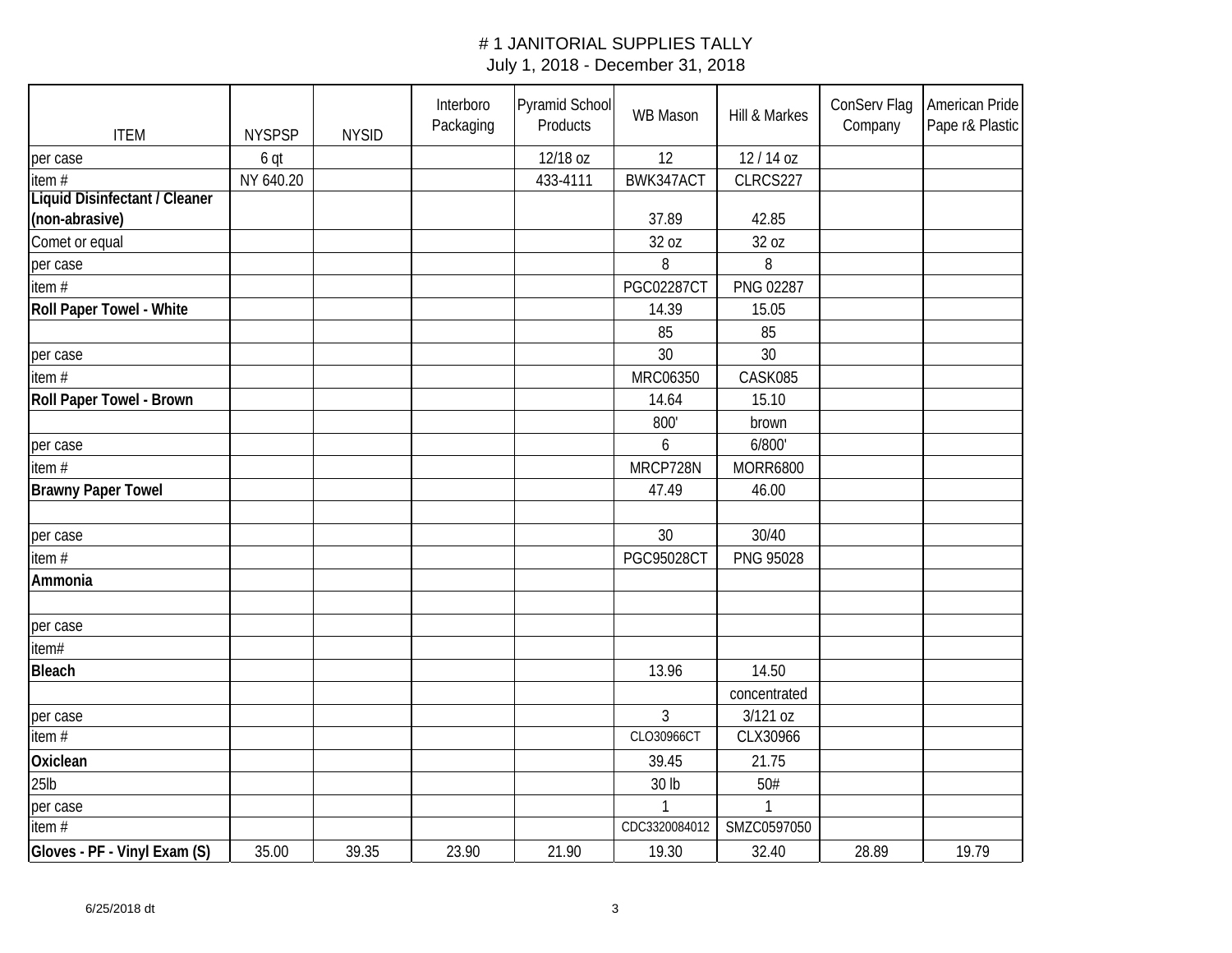| <b>ITEM</b>                    | <b>NYSPSP</b> | <b>NYSID</b>   | Interboro<br>Packaging          | <b>Pyramid School</b><br>Products | <b>WB Mason</b>   | Hill & Markes | ConServ Flag<br>Company | American Pride<br>Pape r& Plastic |
|--------------------------------|---------------|----------------|---------------------------------|-----------------------------------|-------------------|---------------|-------------------------|-----------------------------------|
|                                |               |                |                                 |                                   |                   |               |                         |                                   |
| per case                       | 10/100        | 1000           | 1,000                           | 10/100                            | 1,000             | 10/100        | 1000                    | 1,000                             |
| item#                          | NY 804.2      | C3318-0000-SMA | MedPride/Elara-<br>Sm-VPFG-E    | <b>VSM5201</b>                    | <b>CSWVECPFGS</b> | ISL102112     | 394365S                 | U9PCPF9S                          |
| Gloves - PF - Vinyl Exam (M)   | 35.00         | 39.35          | 23.90                           | 21.90                             | 19.30             | 32.40         | 28.89                   | 19.79                             |
|                                |               |                |                                 |                                   |                   |               |                         |                                   |
| per case                       | 10/100        | 1000           | 1,000<br>MedPride/Llara-        | 10/100                            | 1,000             | 10/100        | 1000                    | 1,000                             |
| item#                          | NY 804.3      | C3318-0000-MED | Med-VPFG-E                      | <b>VMD5201</b>                    | <b>CSWVECPFGM</b> | ISL102114     | 394365M                 | U9PCPF9M                          |
| Gloves - PF - Vinyl Exam (L)   | 35.00         | 39.35          | 23.90                           | 21.90                             | 19.30             | 32.40         | 28.89                   | 19.79                             |
|                                |               |                |                                 |                                   |                   |               |                         |                                   |
| per case                       | 10/100        | 1000           | 1,000<br>MedPride/Llara-        | 10/100                            | 1,000             | 10/100        | 1000                    | 1,000                             |
| item $#$                       | NY 804.4      | C3318-0000-LGE | Lrg-VPFG-E                      | <b>VLG5201</b>                    | <b>CSWVECPFGL</b> | ISL102116     | 394365L                 | U9PCPF9L                          |
| Gloves - PF - Vinyl Exam (X-L) | 35.00         | 39.35          | 23.90                           | 21.90                             | 19.30             | 32.40         | 28.89                   | 19.79                             |
|                                |               |                |                                 |                                   |                   |               |                         |                                   |
| per case                       | 10/100        | 1000           | 1,000<br>MedPride/Llara-        | 10/100                            | 1,000             | 10/100        | 1000                    | 1,000                             |
| item#                          | NY 804.5      | C3318-0000-XLG | XL-VPFG-E                       | <b>VXL5201</b>                    | CSWVECPFGXL       | ISL102118     | 394365XL                | U9PCPF9XL                         |
| Gloves - PF - Latex (S)        |               | 38.61          | 32.80                           | 31.90                             | 25.50             | 36.50         | 36.89                   | 26.98                             |
|                                |               |                |                                 |                                   |                   |               |                         |                                   |
| per case                       |               | 1000           | 1,000<br>FirstCare/JobGuar      | 10/100                            | 1,000             | 10/100        | 1000                    | 1,000                             |
| item#                          |               | C3315-000-SMA  | d-Sm-LPFG                       | LSM5201                           | <b>CSWLGPPFGS</b> | ISL100212     | 394385S                 | C9PPF9S                           |
| Gloves - PF - Latex (M)        |               | 38.61          | 32.80                           | 31.90                             | 25.50             | 36.50         | 36.89                   | 26.98                             |
|                                |               |                |                                 |                                   |                   |               |                         |                                   |
| per case                       |               | 1000           | 1,000<br>FirstCare/JobGuar      | 10/100                            | 1,000             | 10/100        | 1000                    | 1,000                             |
| item $#$                       |               | C3315-000-MED  | d-Med-LPFG                      | LMD5201                           | <b>CSWLGPPFGM</b> | ISL100214     | 394385M                 | C9PPF9M                           |
| Gloves - PF - Latex (L)        |               | 38.61          | 32.80                           | 31.90                             | 25.50             | 36.50         | 36.89                   | 26.98                             |
|                                |               |                |                                 |                                   |                   |               |                         |                                   |
| per case                       |               | 1000           | 1,000                           | 10/100                            | 1,000             | 10/100        | 1000                    | 1,000                             |
| item#                          |               | C3315-000-LGE  | FirstCare/JobGuar<br>d-Lrg-LPFG | LLG5201                           | <b>CSWLGPPFGL</b> | ISL100216     | 394385L                 | C9PPF9L                           |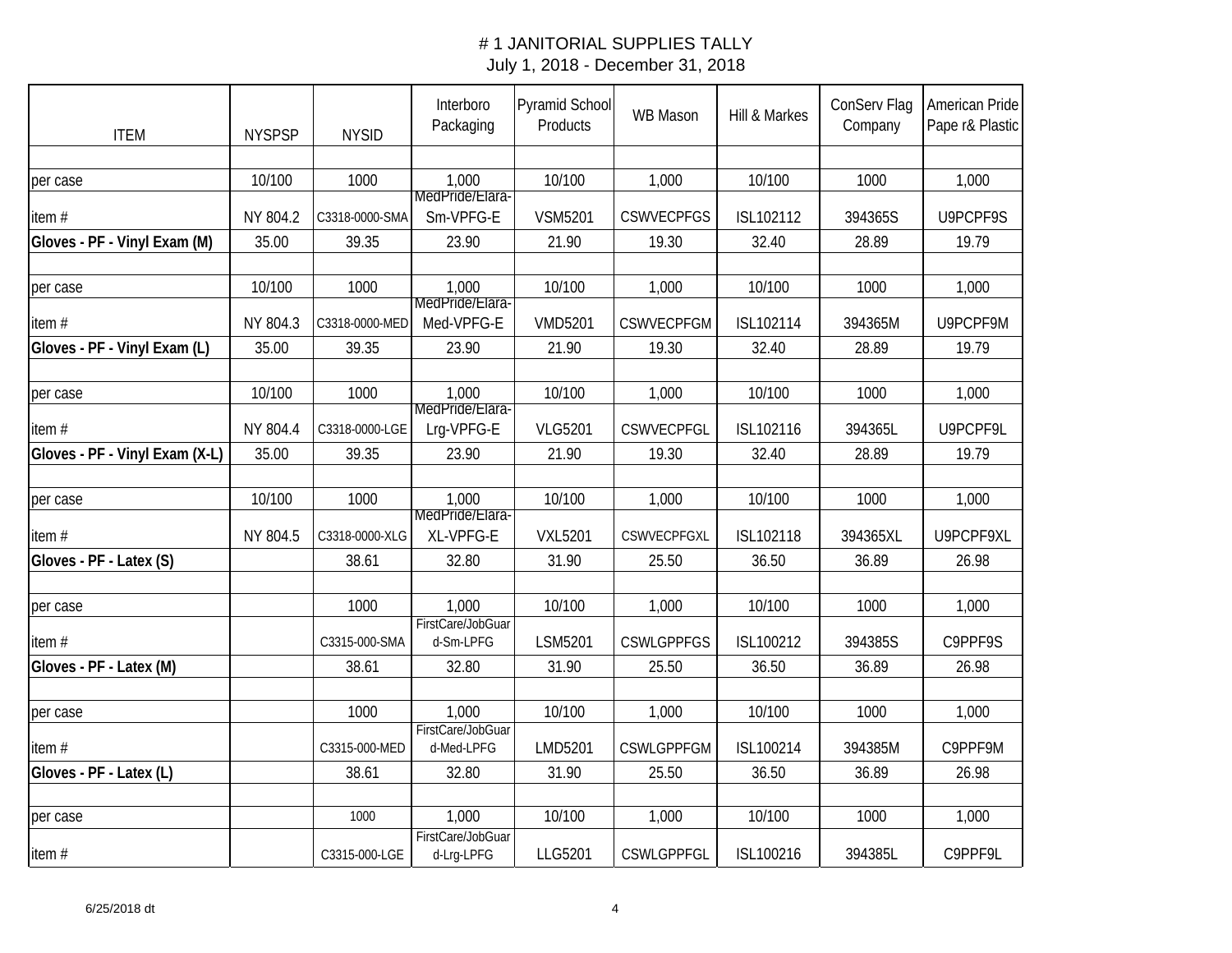| <b>ITEM</b>                    | <b>NYSPSP</b> | <b>NYSID</b>   | Interboro<br>Packaging            | Pyramid School<br>Products | <b>WB Mason</b>   | Hill & Markes      | ConServ Flag<br>Company | American Pride<br>Pape r& Plastic |
|--------------------------------|---------------|----------------|-----------------------------------|----------------------------|-------------------|--------------------|-------------------------|-----------------------------------|
| Gloves - PF - Latex (X-L)      |               | 38.61          | 32.80                             | 31.90                      | 25.50             | 36.50              | 36.89                   | 26.98                             |
|                                |               |                |                                   |                            |                   |                    |                         |                                   |
| per case                       |               | 1000           | 1,000                             | 10/100                     | 1,000             | 10/100             | 1000                    | 1,000                             |
| item#                          |               | C3315-000-XLG  | FirstCare/JobGuar<br>d-XL-LPFG    | LXL5201                    | CSWLGPPFGXL       | ISL100218          | 394385XL                | C9PPF9XL                          |
| Gloves - PF - Nitrile Exam (S) | 52.95         | 75.40          | 32.80                             | 34.90                      | 28.80             | 42.00              | 45.89                   | 33.98                             |
|                                |               | 8 mil          |                                   |                            |                   |                    |                         |                                   |
| per case                       | 10/100        | 500            | 1,000                             | 10/100                     | 1,000             | 4/250              | 1000                    | 1,000                             |
| item#                          | NY 807.2      | C3319-0000-SMA | FirstCare/JobGuar<br>d-Sm-NPFG-E  | <b>NSM400</b>              | <b>CSWNEBPFGS</b> | <b>ISL103212AP</b> | 394EN503S               | NEBPF9S                           |
| Gloves - PF - Nitrile Exam (M) | 52.95         | 75.40          | 32.80                             | 34.90                      | 28.80             | 42.00              | 45.89                   | 33.98                             |
|                                |               | 8 mil          |                                   |                            |                   |                    |                         |                                   |
| per case                       | 10/100        | 500            | 1,000                             | 10/100                     | 1,000             | 4/250              | 1000                    | 1,000                             |
| item#                          | NY 807.3      | C3319-0000-MED | FirstCare/JobGuar<br>d-Med-NPFG-E | <b>NMD400</b>              | <b>CSWNEBPFGM</b> | <b>ISL103214AP</b> | 394EN503M               | NEBPF9M                           |
| Gloves - PF - Nitrile Exam (L) | 52.95         | 75.40          | 32.80                             | 34.90                      | 28.80             | 42.00              | 45.89                   | 33.98                             |
|                                |               | 8 mil          |                                   |                            |                   |                    |                         |                                   |
| per case                       | 10/100        | 500            | 1,000                             | 10/100                     | 1,000             | 4/250              | 1000                    | 1,000                             |
| item#                          | NY 807.4      | C3319-0000-LGE | FirstCare/JobGuar<br>d-Lrg-NPFG-E | <b>NLG400</b>              | <b>CSWNEBPFGL</b> | <b>ISL103216AP</b> | 394EN503L               | NEBPF9L                           |
| Gloves - PF - Nitrile Exam (X- |               |                |                                   |                            |                   |                    |                         |                                   |
| L)                             | 52.95         | 75.40          | 32.80                             | 34.90                      | 28.80             | 42.00              | 45.89                   | 33.98                             |
|                                |               | 8 mil          |                                   |                            |                   |                    |                         |                                   |
| per case                       | 10/100        | 500            | 1,000<br>FirstCare/JobGuar        | 10/100                     | 1,000             | 4/250              | 1000                    | 1,000                             |
| item#                          | NY 807.5      | C3319-0000-XLG | d-XL-NPFG-E                       | <b>NXL400</b>              | CSWNEBPFGXL       | <b>ISL103218AP</b> | 394EN503XL              | NEBPF9XL                          |
| Plunger                        |               |                |                                   | 2.57                       | 2.54              | 4.20               |                         |                                   |
|                                |               |                |                                   |                            |                   |                    |                         |                                   |
| per case                       |               |                |                                   | ea                         | ea                | ea                 |                         |                                   |
| item#                          |               |                |                                   | 280174                     | BBP510106         | <b>BWK09201EA</b>  |                         |                                   |
| <b>Toilet Brush w/Holder</b>   |               |                |                                   | 1.77                       | 3.36              | 2.57               |                         |                                   |
|                                |               |                |                                   |                            |                   |                    |                         |                                   |
| per case                       |               |                |                                   | ea                         | ea                | ea                 |                         |                                   |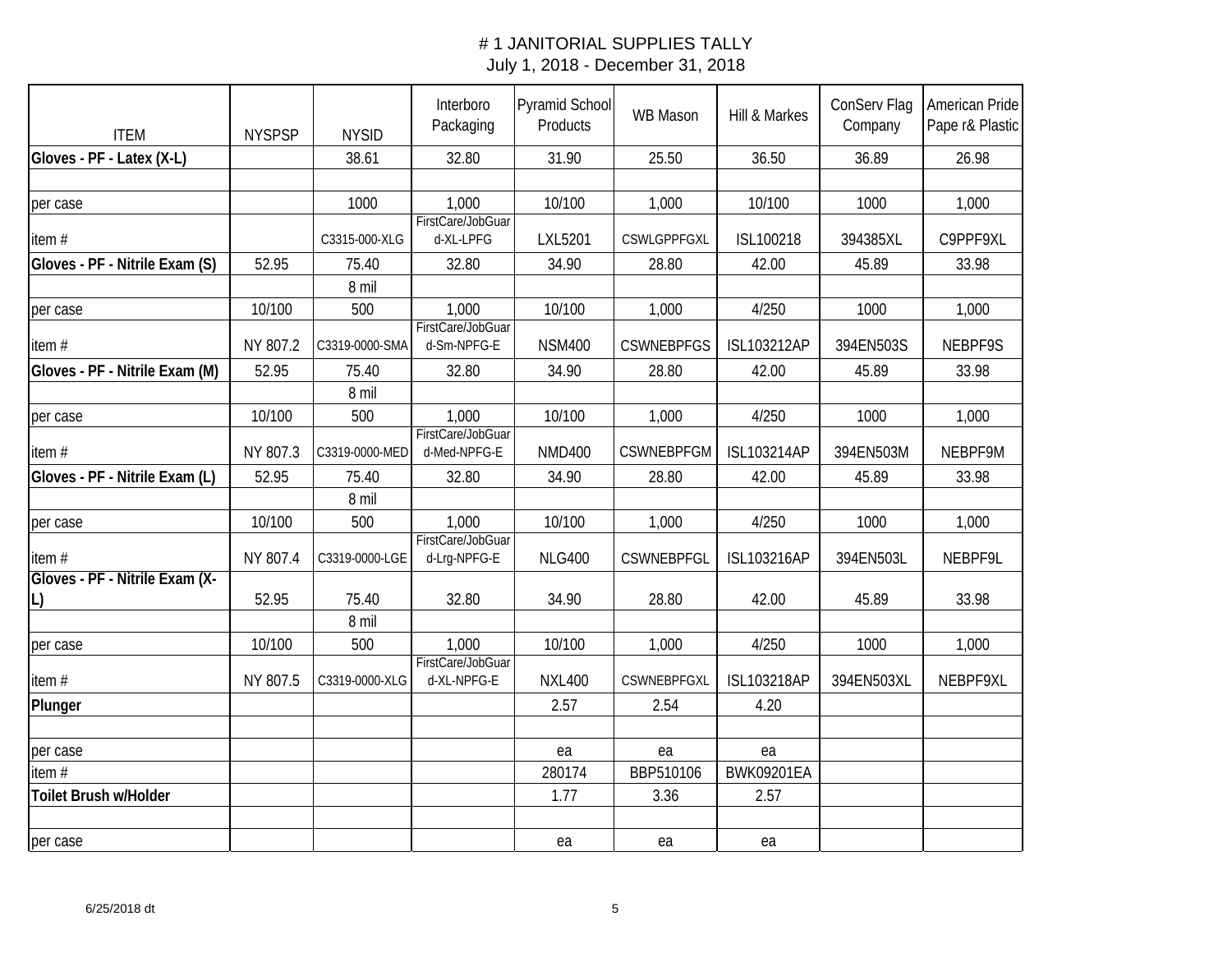| <b>ITEM</b>                                           | <b>NYSPSP</b> | <b>NYSID</b> | Interboro<br>Packaging | Pyramid School<br>Products | <b>WB Mason</b>          | Hill & Markes     | ConServ Flag<br>Company | American Pride<br>Pape r& Plastic |
|-------------------------------------------------------|---------------|--------------|------------------------|----------------------------|--------------------------|-------------------|-------------------------|-----------------------------------|
|                                                       |               |              |                        |                            | RCP631000WE &            |                   |                         |                                   |
| item#                                                 |               |              |                        | 6310 & 6311                | RCP631100WE              | <b>IMP333</b>     |                         |                                   |
| Brooms, Corn Maid                                     | 127.32        |              |                        | 2.42                       |                          | 4.85              |                         |                                   |
|                                                       |               |              |                        | 36"                        |                          |                   |                         |                                   |
| per case                                              | 12            |              |                        | ea                         |                          | ea                |                         |                                   |
| item#                                                 | <b>NY 337</b> |              |                        | 534                        |                          | OCD61036          |                         |                                   |
| Brooms, Angled, 12"<br>Polypropylene Bristle, w/Vinyl |               |              |                        |                            |                          |                   |                         |                                   |
| <b>Coated Handle</b>                                  | 30.00         |              |                        | 3.69                       |                          | 4.57              |                         |                                   |
|                                                       |               |              |                        |                            |                          | 11" Blk Metal Hle |                         |                                   |
| per case                                              | 6             |              |                        | ea                         |                          | ea                |                         |                                   |
| item#                                                 | <b>NY 331</b> |              |                        | <b>BR1024MH</b>            |                          | OCD6410           |                         |                                   |
| Push Broom w/Non-Wood<br>Handle - 2' wide             |               |              |                        | 16.99                      | 14.74                    |                   |                         |                                   |
|                                                       |               |              |                        | Fiberglass                 |                          |                   |                         |                                   |
| per case                                              |               |              |                        | ea                         | ea                       |                   |                         |                                   |
| item#                                                 |               |              |                        | BH11008 &<br>M106060       | BBP100324 &<br>BBP140860 |                   |                         |                                   |
| Push Broom w/Non-Wood                                 |               |              |                        |                            |                          |                   |                         |                                   |
| Handle - 4' wide                                      |               |              |                        | 19.99                      |                          |                   |                         |                                   |
|                                                       |               |              |                        | 3' wide                    |                          |                   |                         |                                   |
| per case                                              |               |              |                        | ea                         |                          |                   |                         |                                   |
| item#                                                 |               |              |                        | BH11009 &<br>M106060       |                          |                   |                         |                                   |
| Air Deodorizer                                        |               |              |                        |                            | 21.88                    | 22.68             |                         |                                   |
|                                                       |               |              |                        |                            |                          | qt                |                         |                                   |
| per case                                              |               |              |                        |                            | 12                       | 12                |                         |                                   |
| item#                                                 |               |              |                        |                            | BCC2351200               | SMZL2107012       |                         |                                   |
| Air Freshener - 9.7 oz Febreze                        |               |              |                        |                            |                          |                   |                         |                                   |
| Air Effects or equal                                  |               |              |                        |                            | 18.10                    | 23.90             |                         |                                   |
|                                                       |               |              |                        |                            | 9.7 oz                   | Goodsense         |                         |                                   |
| per case                                              |               |              |                        |                            | 6                        | 6/16 oz           |                         |                                   |
| item#                                                 |               |              |                        |                            | <b>PGC97565CT</b>        | DIV100949179      |                         |                                   |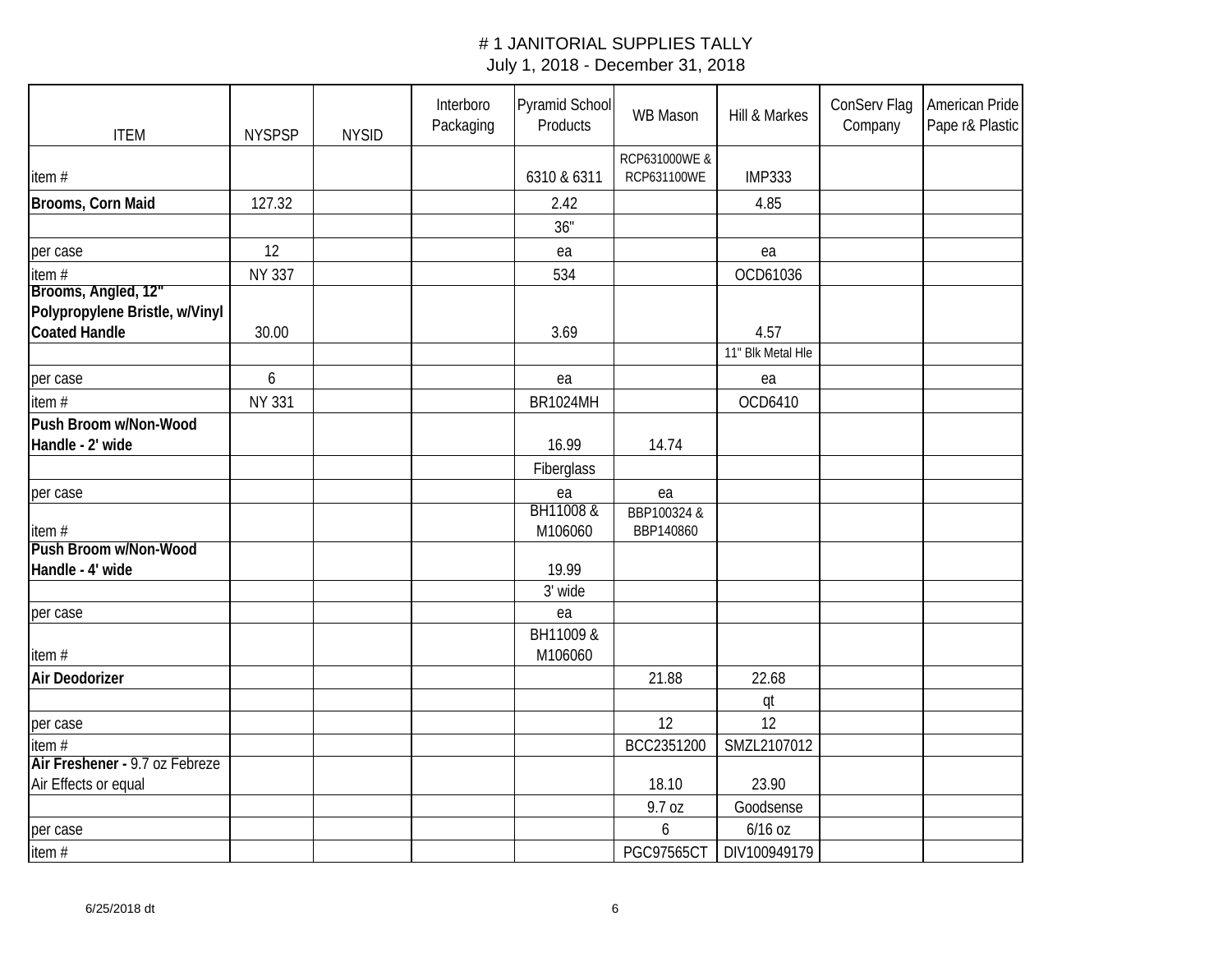| <b>ITEM</b>                        | <b>NYSPSP</b> | <b>NYSID</b>   | Interboro<br>Packaging | Pyramid School<br>Products | <b>WB Mason</b> | Hill & Markes  | ConServ Flag<br>Company | American Pride<br>Pape r& Plastic |
|------------------------------------|---------------|----------------|------------------------|----------------------------|-----------------|----------------|-------------------------|-----------------------------------|
| <b>Spray Disinfectant</b>          |               |                |                        | 23.98                      | 20.53           | 20.79          |                         |                                   |
| 6.5 oz                             |               |                |                        | Chase                      | 6.5 oz          | Claire         |                         |                                   |
| per case                           |               |                |                        | 12/16.5 oz                 | 12              | 12/15.5 oz     |                         |                                   |
| item#<br>Odor Obsorbing Gel - 8 oz |               |                |                        | 433-4104                   | CHP34104        | CLRCS238       |                         |                                   |
| Natural Magic or equal             |               | 92.93          |                        |                            | 4.16            | 28.65          |                         |                                   |
|                                    |               |                |                        |                            |                 | Nilodor        |                         |                                   |
|                                    |               | 24             |                        |                            |                 | $6/12$ oz      |                         |                                   |
| per case<br>item $#$               |               | D4658-0000-000 |                        |                            | DEL1011EA       | NIL8NLC        |                         |                                   |
| <b>Universal Telescopic Window</b> |               |                |                        |                            |                 |                |                         |                                   |
| Squeegee Pole                      |               |                |                        | 31.98                      | 31.85           | 30.75          |                         |                                   |
| 4-8' extension                     |               |                |                        |                            |                 |                |                         |                                   |
| per case                           |               |                |                        | ea                         | ea              | ea             |                         |                                   |
| item#                              |               |                |                        | EP24R                      | UNGEP24R        | UNGEP24R       |                         |                                   |
| <b>Bi-Level Deck Scrub Brush</b>   |               |                |                        | 8.99                       | 8.29            | 5.78           |                         |                                   |
|                                    |               |                |                        |                            |                 |                |                         |                                   |
| per case                           |               |                |                        | ea                         | ea              | ea             |                         |                                   |
|                                    |               |                |                        |                            | BBP230310 &     | OCD27190&      |                         |                                   |
| item#                              |               |                |                        | 284+01102                  | BBP140160       | <b>RUB6361</b> |                         |                                   |
| <b>8oz Mop Head</b>                |               |                |                        | 34.68                      |                 |                |                         |                                   |
|                                    |               |                |                        | rayon                      |                 |                |                         |                                   |
| per case                           |               |                |                        | 12                         |                 |                |                         |                                   |
| item#                              |               |                |                        | LM203MCSNB                 |                 |                |                         |                                   |
| 16oz Mop Head                      |               |                |                        | 17.88                      | 17.36           | 9.18           |                         |                                   |
|                                    |               |                |                        | rayon                      |                 | 2-3 wks        |                         |                                   |
| per case                           |               |                |                        | 12                         | 12              | 3              |                         |                                   |
| item $#$                           |               |                |                        | ABCOCM2016S                | SLD4600240      | TUWDOL161PK3   |                         |                                   |
| 20oz Mop Head                      |               |                |                        | 22.68                      | 22.02           | 9.67           |                         |                                   |
|                                    |               |                |                        | rayon                      |                 |                |                         |                                   |
| per case                           |               |                |                        | 12                         | 12              | 3              |                         |                                   |
| item $#$                           |               |                |                        | ABCOCM2020S                | SLD4600480      | TUWDOL201PK3   |                         |                                   |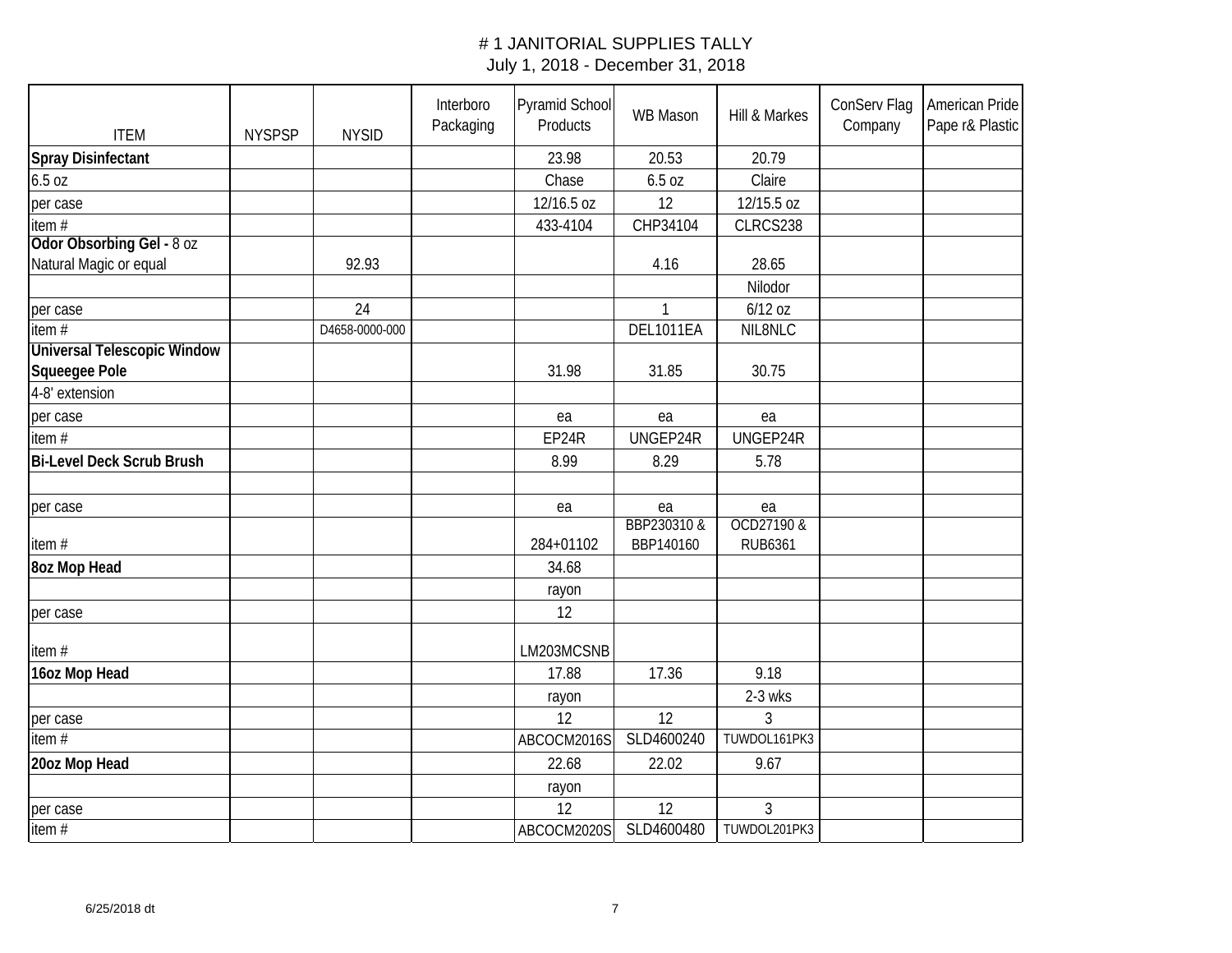| <b>ITEM</b>                  | <b>NYSPSP</b> | <b>NYSID</b> | Interboro<br>Packaging | Pyramid School<br>Products | <b>WB Mason</b> | Hill & Markes    | ConServ Flag<br>Company | American Pride<br>Pape r& Plastic |
|------------------------------|---------------|--------------|------------------------|----------------------------|-----------------|------------------|-------------------------|-----------------------------------|
| Cotton Wall Mop Pad - 5"x8   |               |              |                        |                            |                 |                  |                         |                                   |
| 1/2" - Geerpes 9502 or equal |               |              |                        | 10.89                      |                 |                  |                         |                                   |
|                              |               |              |                        | ea                         |                 |                  |                         |                                   |
| per case                     |               |              |                        | 12 min order               |                 |                  |                         |                                   |
| item#                        |               |              |                        | 9502                       |                 |                  |                         |                                   |
| Microfiber Wall Wash Mop Pad |               |              |                        |                            |                 |                  |                         |                                   |
| - 5"x10 1/2"                 |               |              |                        |                            |                 | 44.30            |                         |                                   |
|                              |               |              |                        |                            |                 | 9"               |                         |                                   |
| per case                     |               |              |                        |                            |                 | 12               |                         |                                   |
| item#                        |               |              |                        |                            |                 | TUWMMS9GWL       |                         |                                   |
| Handle for above Microfiber  |               |              |                        |                            |                 |                  |                         |                                   |
| Wall Wash Mop                |               |              |                        |                            |                 | 44.70            |                         |                                   |
|                              |               |              |                        |                            |                 | 2-3 wks          |                         |                                   |
| per case                     |               |              |                        |                            |                 | $\boldsymbol{6}$ |                         |                                   |
| item $#$                     |               |              |                        |                            |                 | TUWPTZ9          |                         |                                   |
| Wet Mop - Heavy Duty -       |               |              |                        |                            |                 |                  |                         |                                   |
| Washable - 4 ply - 8 oz      |               |              |                        | 2.82                       |                 |                  |                         |                                   |
|                              |               |              |                        |                            |                 |                  |                         |                                   |
| per case                     |               |              |                        | ea                         |                 |                  |                         |                                   |
| item#                        |               |              |                        | ASB1SB                     |                 |                  |                         |                                   |
| Wet Mop - Heavy Duty -       |               |              |                        |                            |                 |                  |                         |                                   |
| Washable - 4 ply - 12 oz     |               |              |                        | 2.90                       |                 | 8.68             |                         |                                   |
|                              |               |              |                        |                            |                 |                  |                         |                                   |
| per case                     |               |              |                        | ea                         |                 | $\mathfrak{Z}$   |                         |                                   |
| item#                        |               |              |                        | ASB1MB                     |                 | TUWDOL125PK3     |                         |                                   |
| Wet Mop - Heavy Duty -       |               |              |                        |                            |                 |                  |                         |                                   |
| Washable - 4 ply - 16 oz     |               |              |                        | 3.15                       |                 | 9.43             |                         |                                   |
|                              |               |              |                        |                            |                 |                  |                         |                                   |
| per case                     |               |              |                        | ea                         |                 | $\mathfrak{Z}$   |                         |                                   |
| item#                        |               |              |                        | ASB5MB                     |                 | TUWDOL165PK3     |                         |                                   |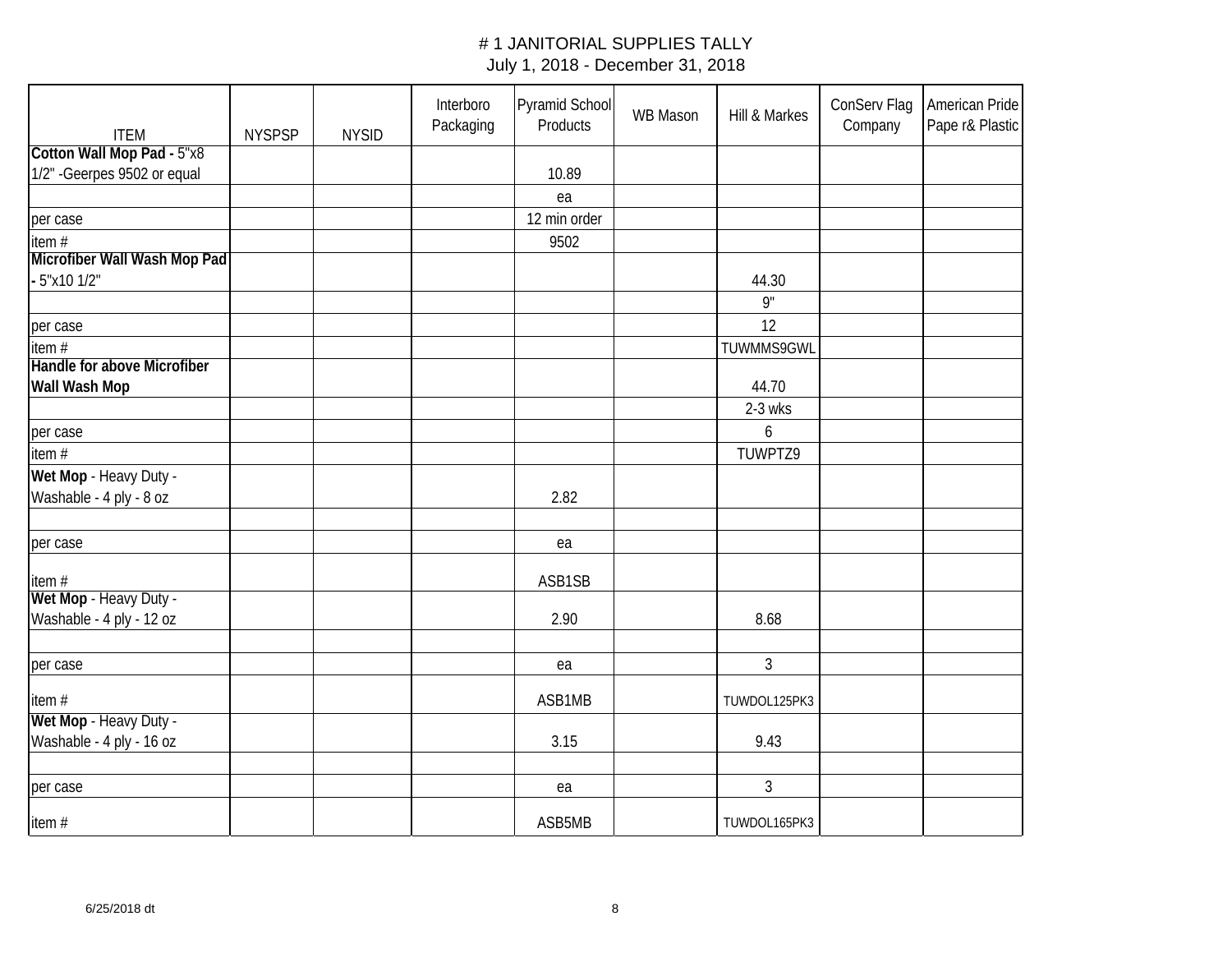| <b>ITEM</b>                      | <b>NYSPSP</b> | <b>NYSID</b> | Interboro<br>Packaging | Pyramid School<br>Products | <b>WB Mason</b>    | Hill & Markes          | ConServ Flag<br>Company | American Pride<br>Pape r& Plastic |
|----------------------------------|---------------|--------------|------------------------|----------------------------|--------------------|------------------------|-------------------------|-----------------------------------|
| <b>Commercial Rectangle Down</b> |               |              |                        |                            |                    |                        |                         |                                   |
| Press Mop Bucket w/Wringer       |               |              |                        | 40.89                      | 37.85              | 50.93                  |                         |                                   |
| 20 <sub>q</sub>                  |               |              |                        | Rubbermaid                 |                    | Rubbermaid             |                         |                                   |
| per case                         |               |              |                        | ea                         | ea                 | 35 qt                  |                         |                                   |
|                                  |               |              |                        |                            |                    | <b>RUBFG757788Y</b>    |                         |                                   |
| item#                            |               |              |                        | FG757788YEL                | <b>RCP757788YW</b> | EL                     |                         |                                   |
| <b>Side Press Mop Bucket</b>     |               |              |                        | 41.98                      | 46.01              | 56.60                  |                         |                                   |
| w/Wringer                        |               |              |                        |                            |                    |                        |                         |                                   |
| $26$ qt                          |               |              |                        | Rubbermaid                 |                    | Impact                 |                         |                                   |
| per case<br>item $#$             |               |              |                        | ea<br>FG758088YEL          | ea<br>RCP758088YW  | 35 qt<br>IMP60002635EA |                         |                                   |
|                                  |               |              |                        |                            |                    |                        |                         |                                   |
| Murphy's Oil                     |               |              |                        |                            | 13.54              | 52.00                  |                         |                                   |
|                                  |               |              |                        |                            | gal                | gal                    |                         |                                   |
| per case                         |               |              |                        |                            |                    | 4                      |                         |                                   |
| item#                            |               |              |                        |                            | CPC01103EA         | CPL1103                |                         |                                   |
| Bully creme cleanser -qt         |               |              |                        |                            | 25.18              | 20.33                  |                         |                                   |
|                                  |               |              |                        |                            | qt                 | 32 oz                  |                         |                                   |
| per case                         |               |              |                        |                            | 12                 | 12                     |                         |                                   |
| item $#$                         |               |              |                        |                            | <b>NCL172545</b>   | SMZG1325012            |                         |                                   |
| Digest - gal or equal            |               |              |                        |                            | 35.07              | 25.40                  |                         |                                   |
|                                  |               |              |                        |                            |                    |                        |                         |                                   |
| per case                         |               |              |                        |                            | 4 gal              | 4 gal                  |                         |                                   |
| item#                            |               |              |                        |                            | CALISZD0860004     | SMZD0860004            |                         |                                   |
| Powder Cleaner                   |               |              |                        | 21.99                      | 15.87              | 17.60                  |                         |                                   |
| Comet or equal                   |               |              |                        | Babo                       |                    | Babo w/bleach          |                         |                                   |
| per case                         |               |              |                        | 24/21 oz                   | 24/20 oz           | 24/21 oz               |                         |                                   |
| item#                            |               |              |                        | P752088                    | CALICCP752088      | CAL752088              |                         |                                   |
| Simple Green - gal or equal      |               |              |                        |                            | 55.61              | 22.06                  |                         |                                   |
| Sample & Specs                   |               |              |                        |                            | gal                | Stryke Force           |                         |                                   |
| per case                         |               |              |                        |                            | 6                  | $4$ /gal               |                         |                                   |
| item#                            |               |              |                        |                            | SMP13005CT         | SMZC0595004            |                         |                                   |
| Bissell - Carpet Shampoo or      |               |              |                        |                            |                    |                        |                         |                                   |
| equal                            |               |              |                        |                            | 14.03              | 20.35                  |                         |                                   |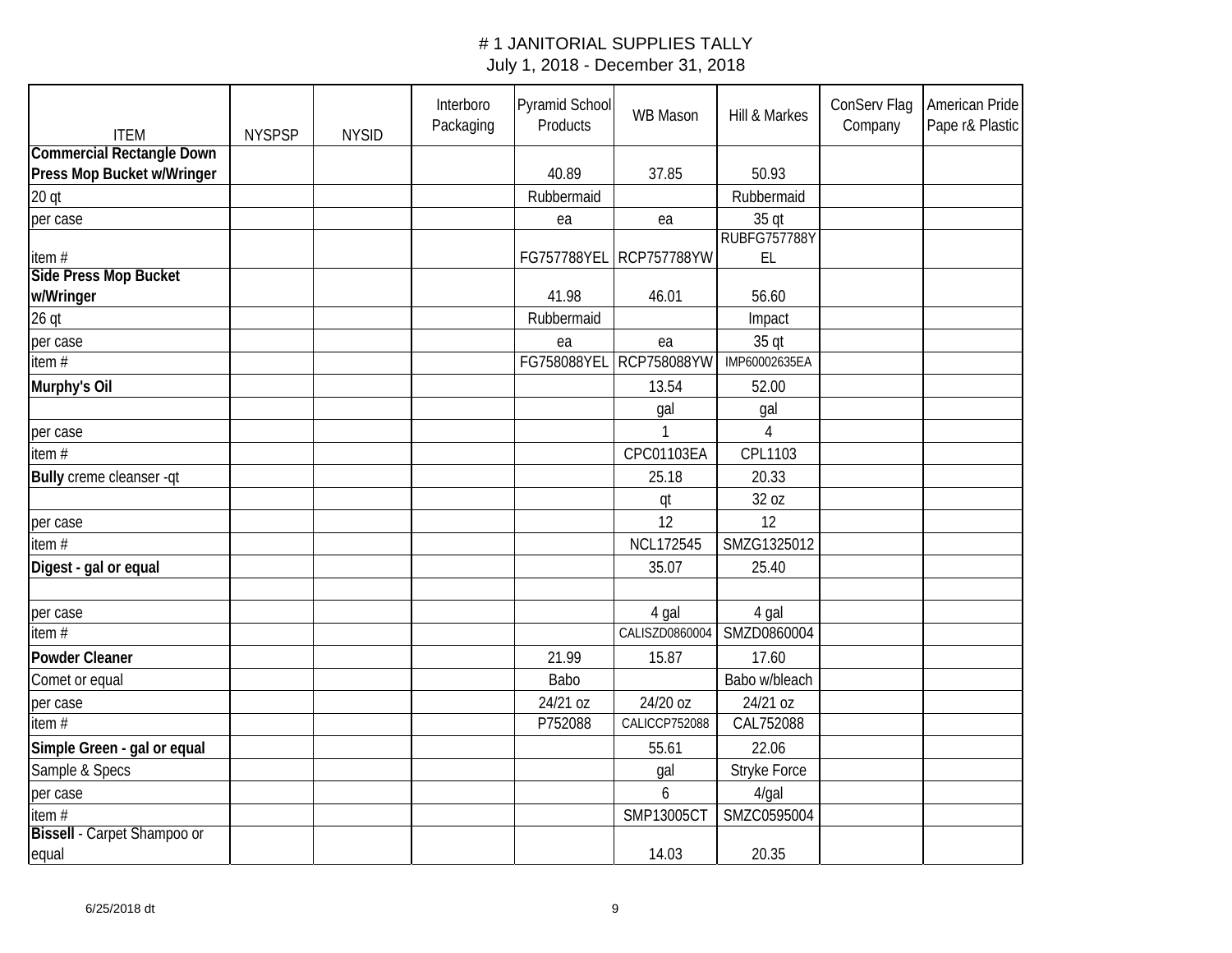| <b>ITEM</b>             | <b>NYSPSP</b> | <b>NYSID</b>   | Interboro<br>Packaging | Pyramid School<br>Products | WB Mason               | Hill & Markes    | ConServ Flag<br>Company | American Pride<br>Pape r& Plastic |
|-------------------------|---------------|----------------|------------------------|----------------------------|------------------------|------------------|-------------------------|-----------------------------------|
| Sample & Specs          |               |                |                        |                            |                        | Pickup           |                         |                                   |
| per case                |               |                |                        |                            | 1 gal                  | $4$ /gal         |                         |                                   |
| item#                   |               |                |                        |                            | FKLF538022             | SMZP2669004      |                         |                                   |
| 32oz Spray Bottles      | 35.02         |                |                        | 0.39                       | 0.41                   | 0.45             |                         |                                   |
|                         |               |                |                        |                            |                        |                  |                         |                                   |
| per case                | 12            |                |                        | ea                         | ea                     | ea               |                         |                                   |
| item $#$                | NY 639.2      |                |                        | 5032WG                     | TOL120125              | <b>IMP5032WG</b> |                         |                                   |
| <b>Trigger Sprayers</b> | 15.37         |                |                        | 0.37                       | 0.38                   | 0.38             |                         |                                   |
| per case                | 12            |                |                        | ea                         | ea                     | ea               |                         |                                   |
| item#                   | NY 639.25     |                |                        | 4902                       | TOL110246              | <b>IMP4902</b>   |                         |                                   |
| <b>Mop Handles</b>      |               |                |                        | 4.92                       | 4.92                   | 5.78             |                         |                                   |
|                         |               |                |                        |                            |                        |                  |                         |                                   |
| per case                |               |                |                        | ea                         | ea                     | ea               |                         |                                   |
| item#                   |               |                |                        | 01203NB                    | <b>BWK620</b>          | OCD6511          |                         |                                   |
| <b>Floor Wax</b>        |               |                |                        |                            | 43.79                  | 45.30            |                         |                                   |
|                         |               |                |                        |                            |                        | 2-3 weeks        |                         |                                   |
| per case                |               |                |                        |                            | 5 gal<br>CALISZCS07400 | 5 gal            |                         |                                   |
| item#                   |               |                |                        |                            | 05                     | SMZCS0740005     |                         |                                   |
| <b>Floor Stripper</b>   | 81.33         | 47.94          |                        |                            | 38.68                  | 30.70            |                         |                                   |
|                         |               |                |                        |                            |                        | 2-3 weeks        |                         |                                   |
| per case                | 4/gal         | $4$ /gal       |                        |                            | 5 gal                  | 5 gal            |                         |                                   |
| item $#$                | NY 646        | D4508-0000-000 |                        |                            | CALISZR3025005         | SMZR3025005      |                         |                                   |
| <b>Floor Finish</b>     |               | 59.60          |                        |                            | 47.39                  | 45.30            |                         |                                   |
|                         |               |                |                        |                            |                        | 2-3 weeks        |                         |                                   |
| per case                |               | $4$ /gal       |                        |                            | 5 gal                  | 5 gal            |                         |                                   |
| item#                   |               | D4507-0000-000 |                        |                            | CALISZCS074000<br>5    | SMZCS0740005     |                         |                                   |
| Cleaner / Degreaser     |               | 44.04          |                        |                            | 18.76                  | 16.40            |                         |                                   |
| Simonize AP7            |               | gal            |                        |                            |                        | gal              |                         |                                   |
| per case                |               | $\overline{4}$ |                        |                            | 4                      | $\sqrt{4}$       |                         |                                   |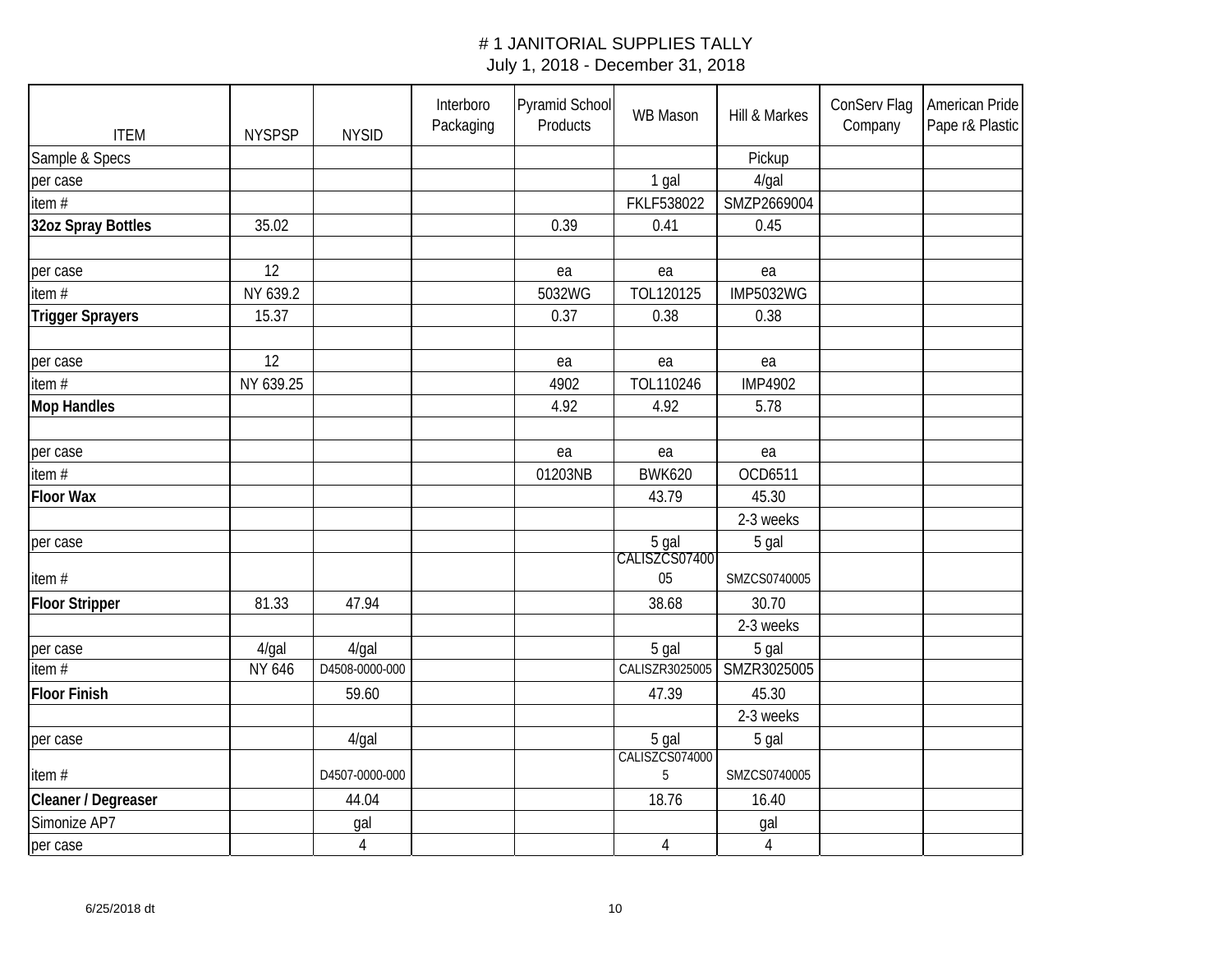| <b>ITEM</b>                   | <b>NYSPSP</b> | <b>NYSID</b>   | Interboro<br>Packaging | Pyramid School<br>Products | WB Mason        | Hill & Markes  | ConServ Flag<br>Company | American Pride<br>Pape r& Plastic |
|-------------------------------|---------------|----------------|------------------------|----------------------------|-----------------|----------------|-------------------------|-----------------------------------|
| item $#$                      |               | D4501-0000-000 |                        |                            | NCL090129       | SMZP2666004    |                         |                                   |
| Cleaner / Degreaser           |               |                |                        |                            | 18.60           | 19.46          |                         |                                   |
| Simonize Strike Force         |               |                |                        |                            |                 | qt             |                         |                                   |
| per case                      |               |                |                        |                            | 12              | 12             |                         |                                   |
| item $#$                      |               |                |                        |                            | BCC1973200      | SMZC0595012    |                         |                                   |
| <b>GOJO Liquid Hand Soap</b>  |               |                |                        |                            | 40.78           | 40.71          |                         |                                   |
| 2L-2217                       |               |                |                        |                            | 2000ml          | 2000ml         |                         |                                   |
| per case                      |               |                |                        |                            | 4               | $\overline{4}$ |                         |                                   |
| item#                         |               |                |                        |                            | GOJ2217         | GJ221704       |                         |                                   |
| Dispenser for 2217            |               |                |                        |                            | 10.66           | $\mathbf 0$    |                         |                                   |
|                               |               |                |                        |                            |                 |                |                         |                                   |
| per case                      |               |                |                        |                            | ea              | 8/cs           |                         |                                   |
| item $#$                      |               |                |                        |                            | GOJ2230         | GJ223008       |                         |                                   |
| <b>Liquid Hand Soap</b>       |               |                |                        |                            | 21.19           | 17.40          |                         |                                   |
|                               |               |                |                        |                            |                 | gal            |                         |                                   |
| per case                      |               |                |                        |                            | $\overline{4}$  | $\overline{4}$ |                         |                                   |
| item #                        |               |                |                        |                            | <b>NCL34529</b> | SMZCS025004    |                         |                                   |
| <b>Hand Sanitizers</b>        |               |                |                        |                            | 45.23           | 44.97          |                         |                                   |
| Purell 9656/9657              |               |                |                        |                            | 800ml           | 800ml          |                         |                                   |
| per case                      |               |                |                        |                            | 6               | 6              |                         |                                   |
| item#                         |               |                |                        |                            | GOJ965606CT     | GJ965606       |                         |                                   |
| Hand Sanitizers Foam          |               |                |                        |                            | 28.99           | 50.63          |                         |                                   |
| 5392                          |               |                |                        |                            | 1200ml          | 1200ml         |                         |                                   |
| per case                      |               |                |                        |                            |                 | $\overline{2}$ |                         |                                   |
| item#                         |               |                |                        |                            | GOJ539202EA     | GJ539202       |                         |                                   |
| Liquid (HE) Laundry Detergent |               |                |                        |                            |                 |                |                         |                                   |
| $-100$ oz                     |               | 42.46          |                        |                            |                 | 19.71          |                         |                                   |
|                               |               |                |                        |                            |                 | Simonize       |                         |                                   |
| per case                      |               | $4$ /gal       |                        |                            |                 | $4$ /gal       |                         |                                   |
| item#                         |               | D4724-0000-001 |                        |                            |                 | SMZW420004     |                         |                                   |
| Type U - Prolux Vacuum Bags   |               |                |                        |                            | 49.05           |                |                         |                                   |
|                               |               |                |                        |                            |                 |                |                         |                                   |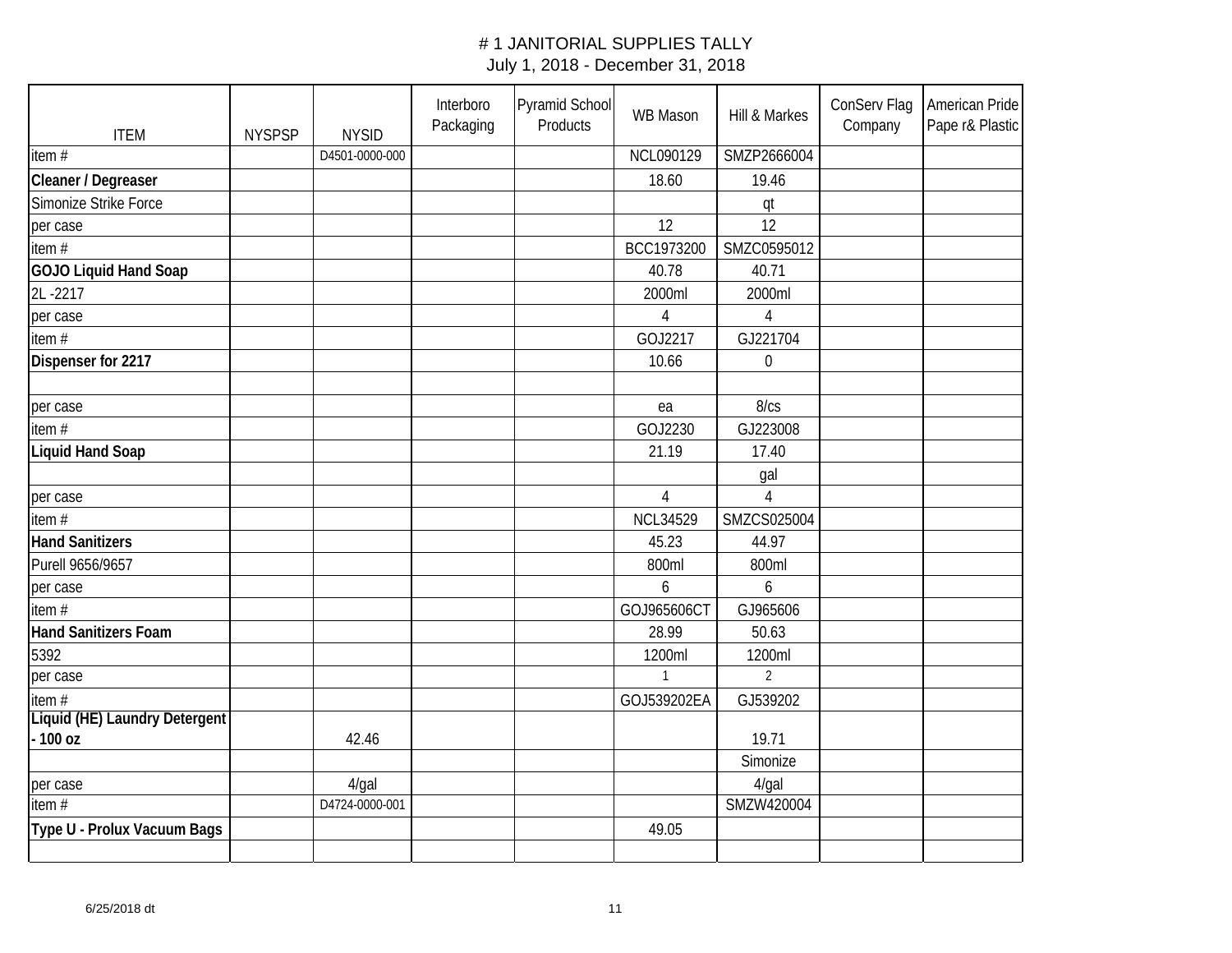| <b>ITEM</b>                              | <b>NYSPSP</b> | <b>NYSID</b> | Interboro<br>Packaging | <b>Pyramid School</b><br>Products | WB Mason       | Hill & Markes     | ConServ Flag<br>Company | American Pride<br>Pape r& Plastic |
|------------------------------------------|---------------|--------------|------------------------|-----------------------------------|----------------|-------------------|-------------------------|-----------------------------------|
| per case                                 |               |              |                        |                                   | 100            |                   |                         |                                   |
| item#                                    |               |              |                        |                                   | APCJANELU2     |                   |                         |                                   |
| Mighty Mite Type MM Vacuum               |               |              |                        |                                   |                |                   |                         |                                   |
| <b>Bags</b>                              |               |              |                        |                                   | 8.96           |                   |                         |                                   |
|                                          |               |              |                        |                                   |                |                   |                         |                                   |
| per case                                 |               |              |                        |                                   | 18             |                   |                         |                                   |
| item#                                    |               |              |                        |                                   | EUR60295C6     |                   |                         |                                   |
| Sanitaire Vacuum Bags - UP 1 -           |               |              |                        |                                   |                |                   |                         |                                   |
| 9100, C4900                              |               |              |                        |                                   | <b>NO BIDS</b> |                   |                         |                                   |
| Sanitaire Vacuum Bags - SD -             |               |              |                        |                                   |                |                   |                         |                                   |
| P1/6600                                  |               |              |                        |                                   | 41.95          |                   |                         |                                   |
|                                          |               |              |                        |                                   |                |                   |                         |                                   |
| per case                                 |               |              |                        |                                   | 50             |                   |                         |                                   |
| item $#$                                 |               |              |                        |                                   | EUR63262B10CT  |                   |                         |                                   |
| Vacuum Cleaner Scent Tabs -<br>Style 515 |               |              |                        |                                   |                | 72.15             |                         |                                   |
|                                          |               |              |                        |                                   |                |                   |                         |                                   |
| per case                                 |               |              |                        |                                   |                | 8/12              |                         |                                   |
| item#                                    |               |              |                        |                                   |                | <b>NILAS00305</b> |                         |                                   |
|                                          |               |              |                        |                                   |                | 117.89            |                         |                                   |
| Ecolab TriStar Flexylight                |               |              |                        |                                   |                |                   |                         |                                   |
| #16326                                   |               |              |                        |                                   |                |                   |                         |                                   |
| per case                                 |               |              |                        |                                   |                | 5 gal             |                         |                                   |
| item#                                    |               |              |                        |                                   |                | ECO6116326        |                         |                                   |
| <b>Ecolab Neutral Floor Cleaner</b>      |               |              |                        |                                   |                | 56.60             |                         |                                   |
| #6100035                                 |               |              |                        |                                   |                | 2 liter           |                         |                                   |
| per case                                 |               |              |                        |                                   |                | $\overline{2}$    |                         |                                   |
| item#                                    |               |              |                        |                                   |                | ECO6100035        |                         |                                   |
| <b>Ecolab Heavy Duty Bathroom</b>        |               |              |                        |                                   |                |                   |                         |                                   |
| <b>Cleaner Disinfectant</b>              |               |              |                        |                                   |                | 82.17             |                         |                                   |
| #10158                                   |               |              |                        |                                   |                | 2 liter           |                         |                                   |
| per case                                 |               |              |                        |                                   |                | $\overline{2}$    |                         |                                   |
| item#                                    |               |              |                        |                                   |                | ECO6110158        |                         |                                   |
| <b>Ecolab Orange Force</b>               |               |              |                        |                                   |                | 56.48             |                         |                                   |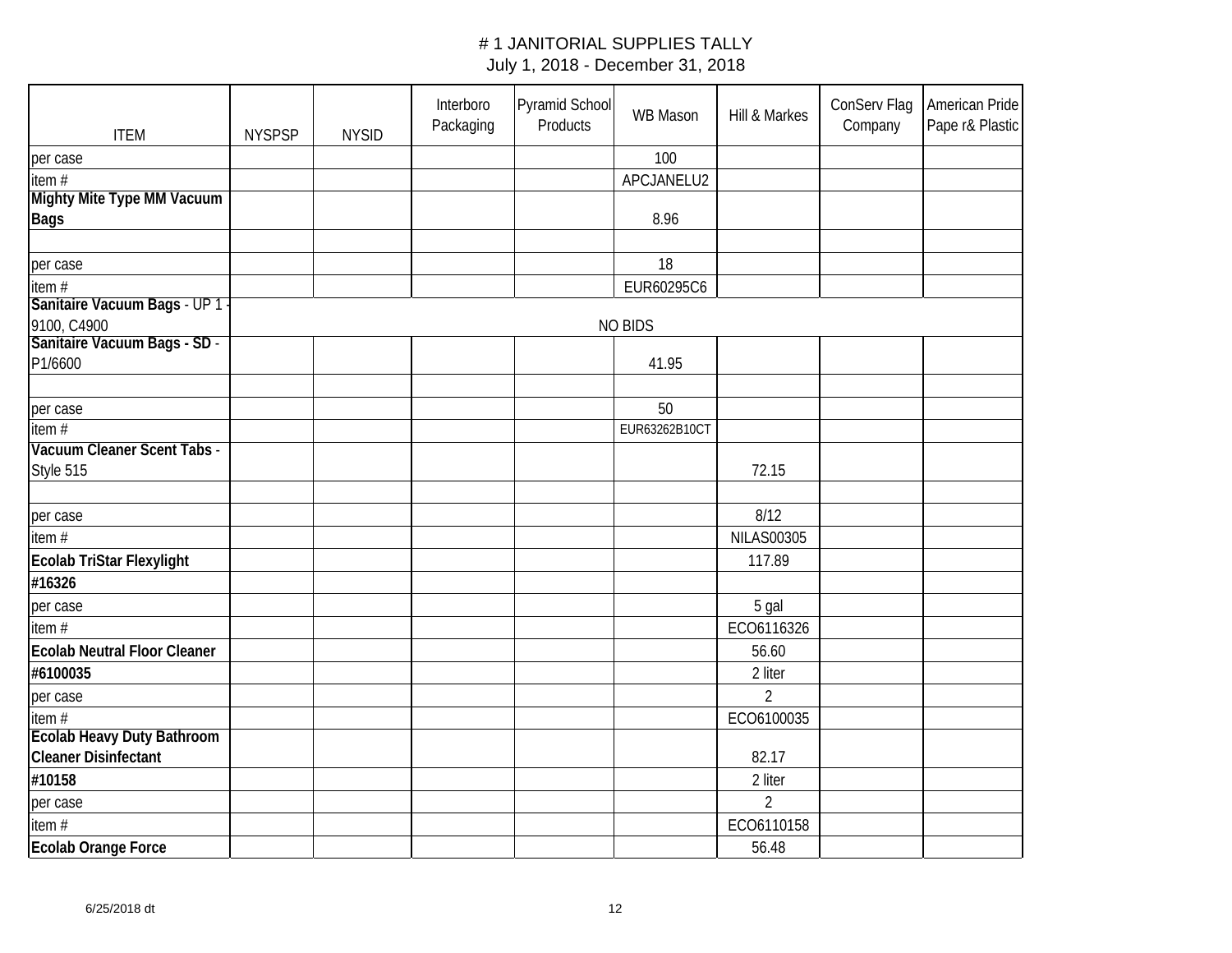| <b>ITEM</b>                         | <b>NYSPSP</b> | <b>NYSID</b> | Interboro<br>Packaging | Pyramid School<br>Products | WB Mason   | Hill & Markes  | ConServ Flag<br>Company | American Pride<br>Pape r& Plastic |
|-------------------------------------|---------------|--------------|------------------------|----------------------------|------------|----------------|-------------------------|-----------------------------------|
| #21038                              |               |              |                        |                            |            | 2 liter        |                         |                                   |
| per case                            |               |              |                        |                            |            | $\overline{2}$ |                         |                                   |
| item#                               |               |              |                        |                            |            | ECO6121038     |                         |                                   |
| <b>Ecolab Revitalize</b>            |               |              |                        |                            |            |                |                         |                                   |
| <b>Encapsulation Carpet Cleaner</b> |               |              |                        |                            |            | 92.22          |                         |                                   |
| #61495099                           |               |              |                        |                            |            | 2-3 week       |                         |                                   |
| per case                            |               |              |                        |                            |            | $4$ /gal       |                         |                                   |
| item#                               |               |              |                        |                            |            | ECO6195099     |                         |                                   |
| Ecolab Solid Surge Plus             |               |              |                        |                            |            | 192.89         |                         |                                   |
| #17905                              |               |              |                        |                            |            | 9#             |                         |                                   |
| per case                            |               |              |                        |                            |            | $\overline{4}$ |                         |                                   |
| item#                               |               |              |                        |                            |            | ECO6117905     |                         |                                   |
| Ecolab All Purpose Cleaner          |               |              |                        |                            |            | 141.03         |                         |                                   |
| #14205                              |               |              |                        |                            |            | 2 liter        |                         |                                   |
| per case                            |               |              |                        |                            |            | $\overline{2}$ |                         |                                   |
| item#                               |               |              |                        |                            |            | ECO6100912     |                         |                                   |
| <b>Ecolab Solid Navisoft</b>        |               |              |                        |                            |            | 119.49         |                         |                                   |
| #16001                              |               |              |                        |                            |            | 6#             |                         |                                   |
| per case                            |               |              |                        |                            |            | $\overline{2}$ |                         |                                   |
| item#                               |               |              |                        |                            |            | ECO6116001     |                         |                                   |
| Ecolab Stain Away                   |               |              |                        |                            |            | 52.92          |                         |                                   |
| #13649                              |               |              |                        |                            |            | 4#             |                         |                                   |
| per case                            |               |              |                        |                            |            | $\overline{2}$ |                         |                                   |
| item#                               |               |              |                        |                            |            | ECO6113649     |                         |                                   |
| Disposable Multipurpose Rags        |               |              |                        |                            | 10.67      | 34.93          |                         |                                   |
|                                     |               |              |                        |                            |            |                |                         |                                   |
| per case                            |               |              |                        |                            | 200        | 800/bx         |                         |                                   |
| item#                               |               |              |                        |                            | KCC75260   | KIM05800       |                         |                                   |
| Shop Rags - 100% cotton             |               |              |                        |                            | 23.46      | 38.75          |                         |                                   |
|                                     |               |              |                        |                            |            | 25#            |                         |                                   |
| per case                            |               |              |                        |                            | 50         | c 180/cs       |                         |                                   |
| item#                               |               |              |                        |                            | UFSN900RST | HSP34025       |                         |                                   |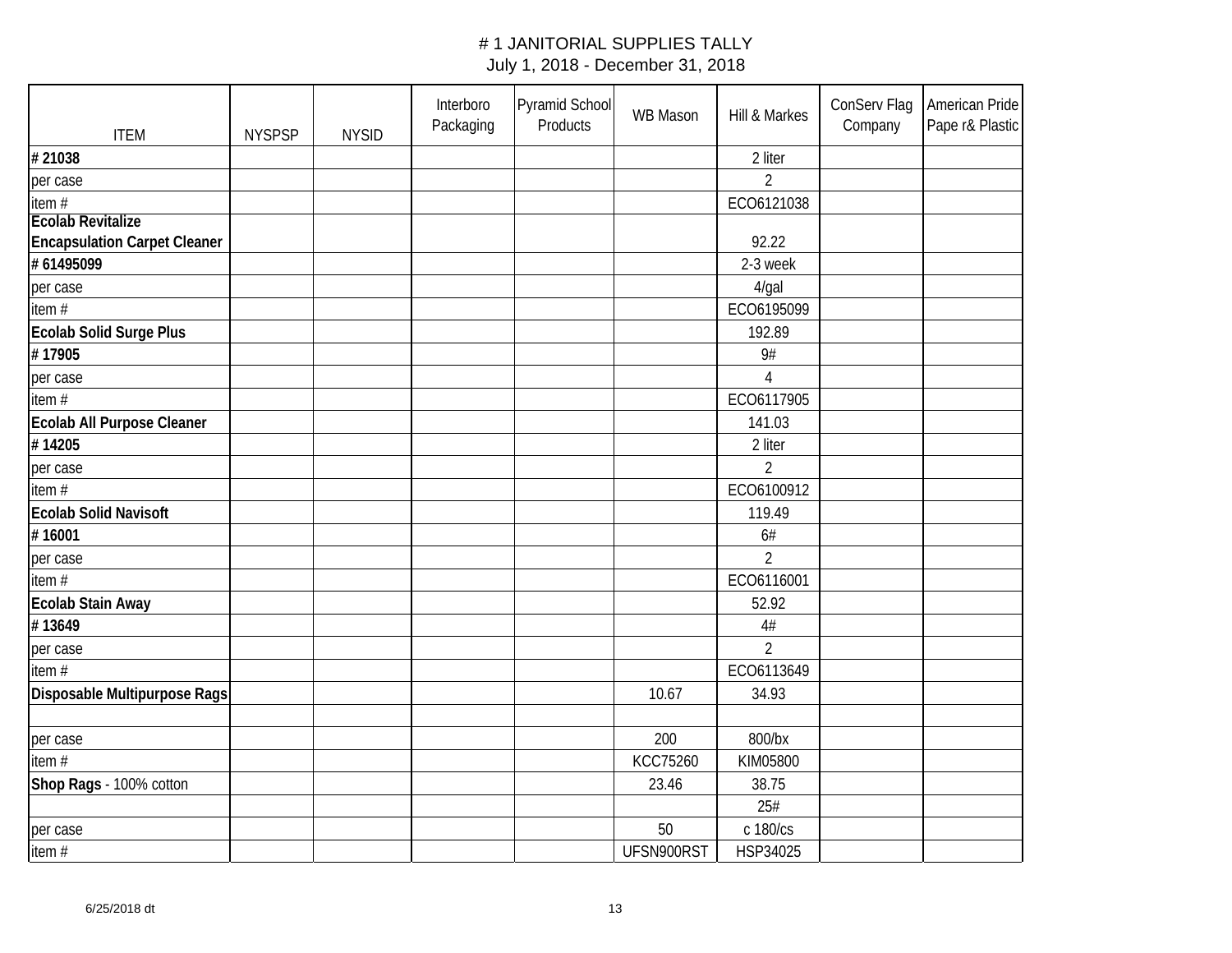| <b>ITEM</b>                                          | <b>NYSPSP</b> | <b>NYSID</b>   | Interboro<br>Packaging | Pyramid School<br>Products | WB Mason         | Hill & Markes    | ConServ Flag<br>Company | American Pride<br>Pape r& Plastic |
|------------------------------------------------------|---------------|----------------|------------------------|----------------------------|------------------|------------------|-------------------------|-----------------------------------|
| <b>Terry Cloth Rags</b>                              |               |                |                        |                            | 49.29            | 39.75            |                         |                                   |
| 14 x 14                                              |               |                |                        |                            |                  | $25#$ box        |                         |                                   |
| per case                                             |               |                |                        |                            | 170              |                  |                         |                                   |
| item#                                                |               |                |                        |                            | HOS53725         | HSP53425         |                         |                                   |
| Pad                                                  |               |                |                        | 0.19                       | 1.75             | 11.30            |                         |                                   |
| $6"$ x 9"                                            |               |                |                        |                            |                  |                  |                         |                                   |
| per case                                             |               |                |                        | 60/ctn                     | 10               | 60               |                         |                                   |
| item#                                                |               |                |                        | ACS S96                    | BSDJAN3096       | DSCMD69          |                         |                                   |
| <b>Glass Cleaner</b>                                 |               |                |                        |                            | 13.84            | 16.10            |                         |                                   |
|                                                      |               |                |                        |                            |                  | Simonize         |                         |                                   |
| per case                                             |               |                |                        |                            | $\overline{4}$   | 12/32oz          |                         |                                   |
| item $#$                                             |               |                |                        |                            | CALISZB0400004   | SMZ08012         |                         |                                   |
| Revitalize Miracle Spotter                           |               |                |                        |                            |                  |                  |                         |                                   |
| w/sprayer                                            |               |                |                        |                            |                  | 185.47           |                         |                                   |
| #14511                                               |               |                |                        |                            |                  | $2-3$ wk         |                         |                                   |
| per case                                             |               |                |                        |                            |                  | 4/22 oz          |                         |                                   |
| item#                                                |               |                |                        |                            |                  | ECO6101125       |                         |                                   |
| <b>Antibacterial Foam Soap</b>                       |               | 47.38          |                        |                            | 24.72            | 39.18            |                         |                                   |
| 1250ml                                               |               | 1250ml         |                        |                            | 1000ml           | 1250ml           |                         |                                   |
| per case                                             |               | $\overline{3}$ |                        |                            | 6                | 3                |                         |                                   |
| item $#$                                             |               | D4078-0000-000 |                        |                            | <b>NCL043157</b> | GJE5162EXL       |                         |                                   |
| <b>Antibacterial Foam Soap</b><br>Dispenser - 1250ml |               |                |                        |                            | $\boldsymbol{0}$ | $\boldsymbol{0}$ |                         |                                   |
|                                                      |               |                |                        |                            |                  |                  |                         |                                   |
| per case                                             |               |                |                        |                            | ea               | ea               |                         |                                   |
| item #                                               |               |                |                        |                            | <b>NCL4216</b>   | GJ515506EXL      |                         |                                   |
| Snapback Spray Buff Floor                            |               |                |                        |                            |                  |                  |                         |                                   |
| Cleaner                                              |               |                |                        |                            | 39.39            | 33.85            |                         |                                   |
|                                                      |               |                |                        |                            | gal              | Pioneer          |                         |                                   |
| per case                                             |               |                |                        |                            | $\overline{4}$   | 4/1.06 gal       |                         |                                   |
| item#<br><b>MPC All-Surf All Purpose</b>             |               |                |                        |                            | BCC6080400       | PIO211MPE        |                         |                                   |
| Cleaner or equal                                     |               | 41.70          |                        |                            | 21.85            | 16.21            |                         |                                   |
|                                                      |               |                |                        |                            |                  |                  |                         |                                   |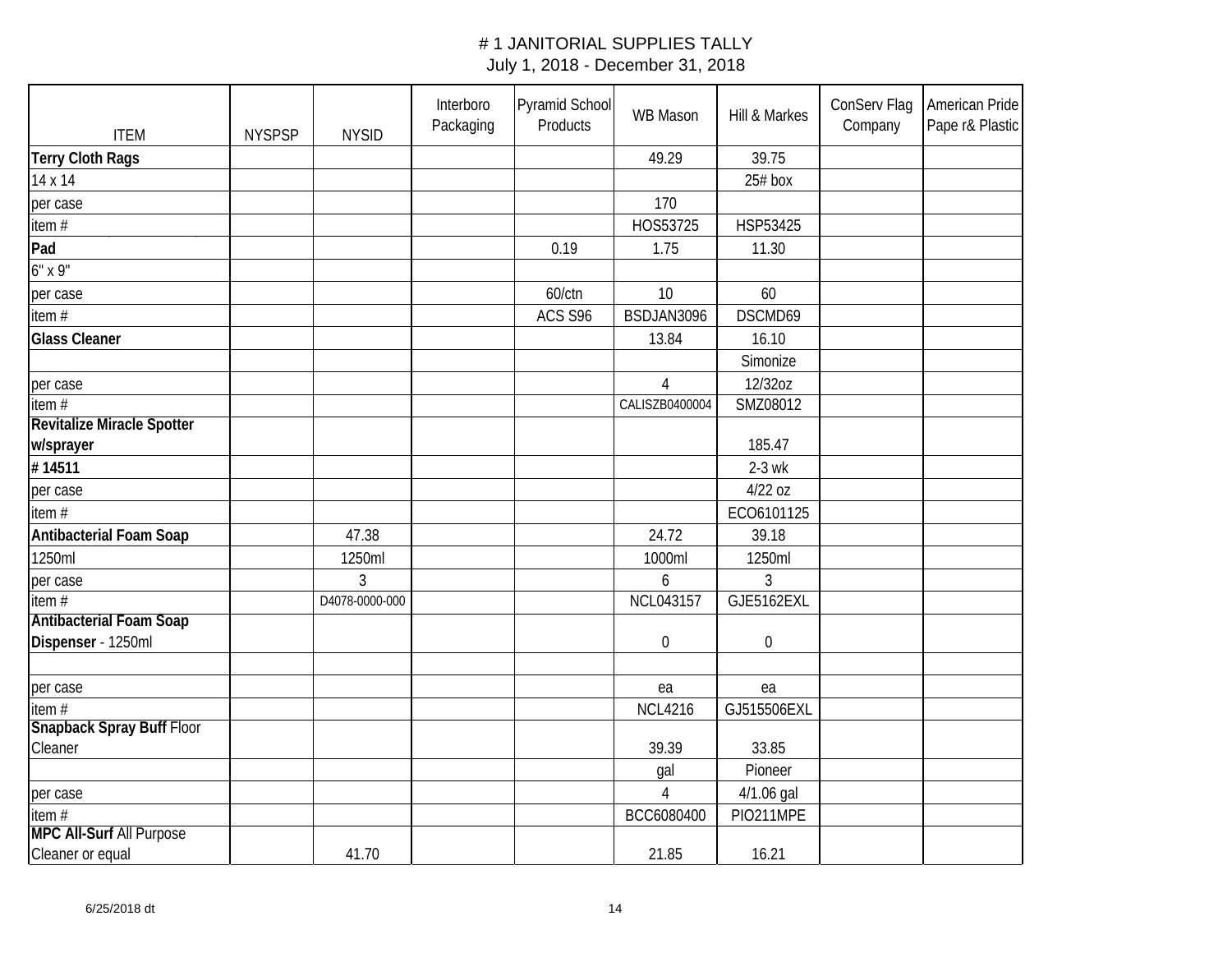| <b>ITEM</b>                    | <b>NYSPSP</b> | <b>NYSID</b>   | Interboro<br>Packaging | Pyramid School<br>Products | <b>WB Mason</b>  | Hill & Markes   | ConServ Flag<br>Company | American Pride<br>Pape r& Plastic |
|--------------------------------|---------------|----------------|------------------------|----------------------------|------------------|-----------------|-------------------------|-----------------------------------|
|                                |               |                |                        |                            |                  | $AP-7$          |                         |                                   |
| per case                       |               | $4$ /gal       |                        |                            | $4$ /gal         | $4$ /gal        |                         |                                   |
| item#                          |               | D4505-0000-000 |                        |                            | NCL090129        | SMZP2666004     |                         |                                   |
| <b>Simonize Freedom Bowl</b>   |               |                |                        |                            |                  |                 |                         |                                   |
| Cleaner - 4 gal or equal       |               |                |                        |                            | 17.98            | 15.10           |                         |                                   |
|                                |               |                |                        |                            | 32 oz            | qt              |                         |                                   |
| per case                       |               |                |                        |                            | 12               | 12              |                         |                                   |
| item $#$                       |               |                |                        |                            | <b>NCL172045</b> | SMZF1231012     |                         |                                   |
| <b>White Distilled Vinegar</b> |               |                |                        |                            | 10.09            |                 |                         |                                   |
|                                |               |                |                        |                            |                  |                 |                         |                                   |
| per case                       |               |                |                        |                            | 4 gal            |                 |                         |                                   |
| item#                          |               |                |                        |                            | OFX00212         |                 |                         |                                   |
| Magic Erasers (Mr. Clean) or   |               |                |                        |                            |                  |                 |                         |                                   |
| equal                          | 22.44         | 12.19          |                        | 21.65                      | 6.29             | 21.61           |                         |                                   |
|                                |               |                |                        |                            |                  |                 |                         |                                   |
| per case                       | 12/cs         | 24/cs          |                        | 24                         | 10               | 24/cs           |                         |                                   |
| item $#$                       | <b>NY 232</b> | D4715-0000-000 |                        | <b>PGC82027CT</b>          | BWK400BX         | <b>PNG82027</b> |                         |                                   |
| <b>Lint Rollers</b>            |               |                |                        |                            |                  |                 |                         |                                   |
|                                |               |                |                        |                            |                  |                 |                         |                                   |
| per case                       |               |                |                        |                            |                  |                 |                         |                                   |
| item#                          |               |                |                        |                            |                  |                 |                         |                                   |
| <b>Enmotion Towels</b>         |               |                |                        |                            | 44.02            | 45.63           |                         | 15.49                             |
| <b>Brown</b>                   |               |                |                        |                            | 800'             | 800'            |                         |                                   |
| per case                       |               |                |                        |                            | 6                | 6               |                         | 6                                 |
| item#                          |               |                |                        |                            | GPC89480         | GPF89480        |                         | HR9V6800                          |
| <b>Enmotion Towels</b>         |               |                |                        |                            | 46.17            | 47.98           |                         | 18.23                             |
| White                          |               |                |                        |                            | 800'             | 800'            |                         |                                   |
| per case                       |               |                |                        |                            | 6                | 6               |                         | 6                                 |
| item#                          |               |                |                        |                            | GPC89460         | GPF89460        |                         | HR9W6800                          |
| Sanitary Napkin Receptacle     |               |                |                        | 16.89                      | 28.53            | 12.15           |                         |                                   |
| 10x7x3                         |               |                |                        |                            |                  |                 |                         |                                   |
| per case                       |               |                |                        | ea                         | $\mathbf{1}$     | $\mathbf{1}$    |                         |                                   |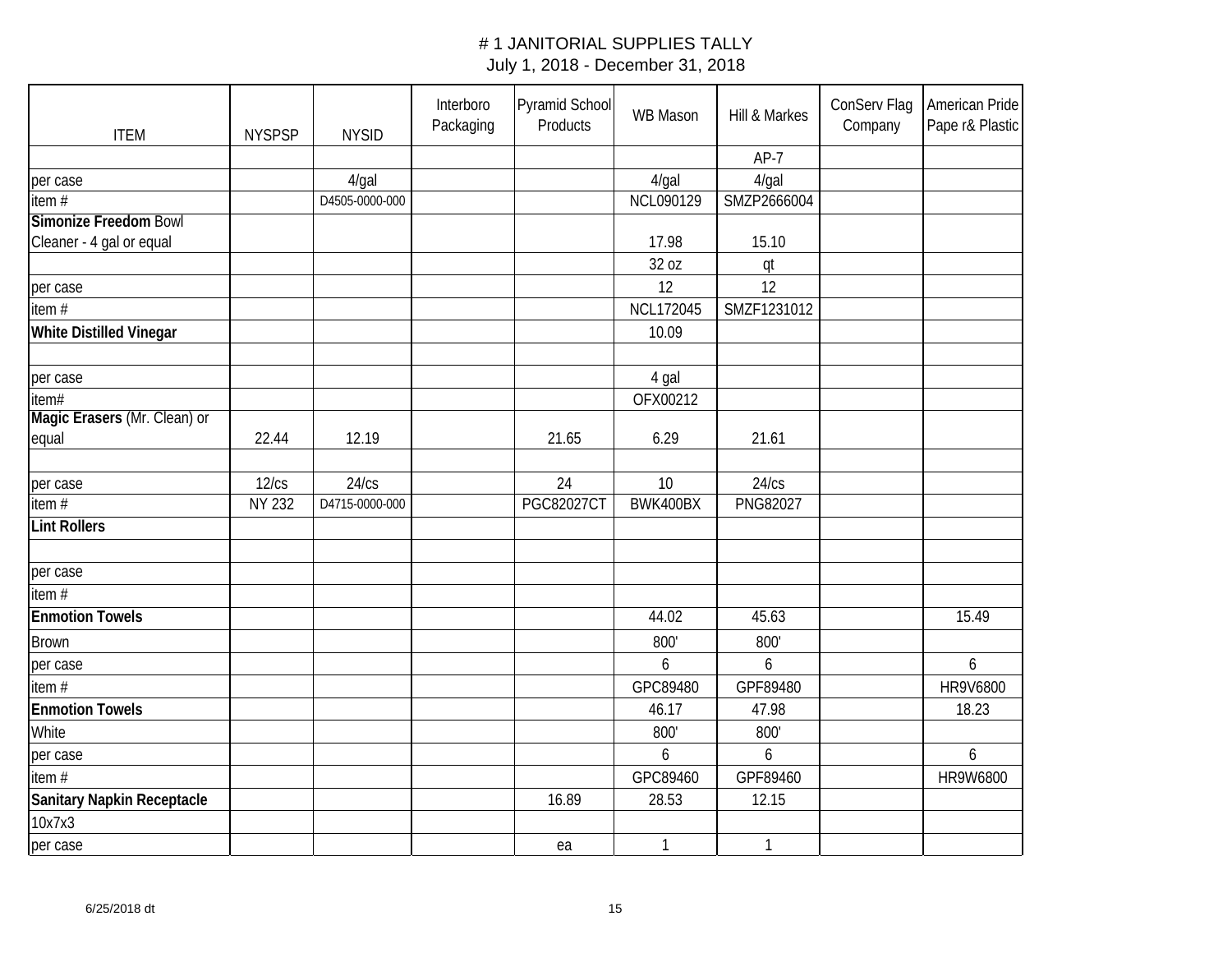| <b>ITEM</b>                                    | <b>NYSPSP</b> | <b>NYSID</b> | Interboro<br>Packaging | <b>Pyramid School</b><br>Products | WB Mason  | Hill & Markes           | ConServ Flag<br>Company | American Pride<br>Pape r& Plastic |
|------------------------------------------------|---------------|--------------|------------------------|-----------------------------------|-----------|-------------------------|-------------------------|-----------------------------------|
| item#                                          |               |              |                        | ND <sub>1</sub> W                 | RCP614000 | <b>IMP1102</b>          |                         |                                   |
| <b>Sanitary Napkin Receptacle</b><br>Liner     |               |              |                        | 12.89                             | 15.61     | 12.18                   |                         |                                   |
| 10x7x3                                         |               |              |                        |                                   |           |                         |                         |                                   |
| per case                                       |               |              |                        | 250                               | 500       | 500/cs                  |                         |                                   |
| item#                                          |               |              |                        | KL260                             | HOS6141   | <b>HSP260</b>           |                         |                                   |
| MINIMUM ORDER TO AVOID<br><b>SHIPPING FEES</b> |               |              |                        | \$75                              |           | \$250 or \$25.00<br>fee |                         | call to discuss                   |

**SUBJECT TO FINAL APPROVAL**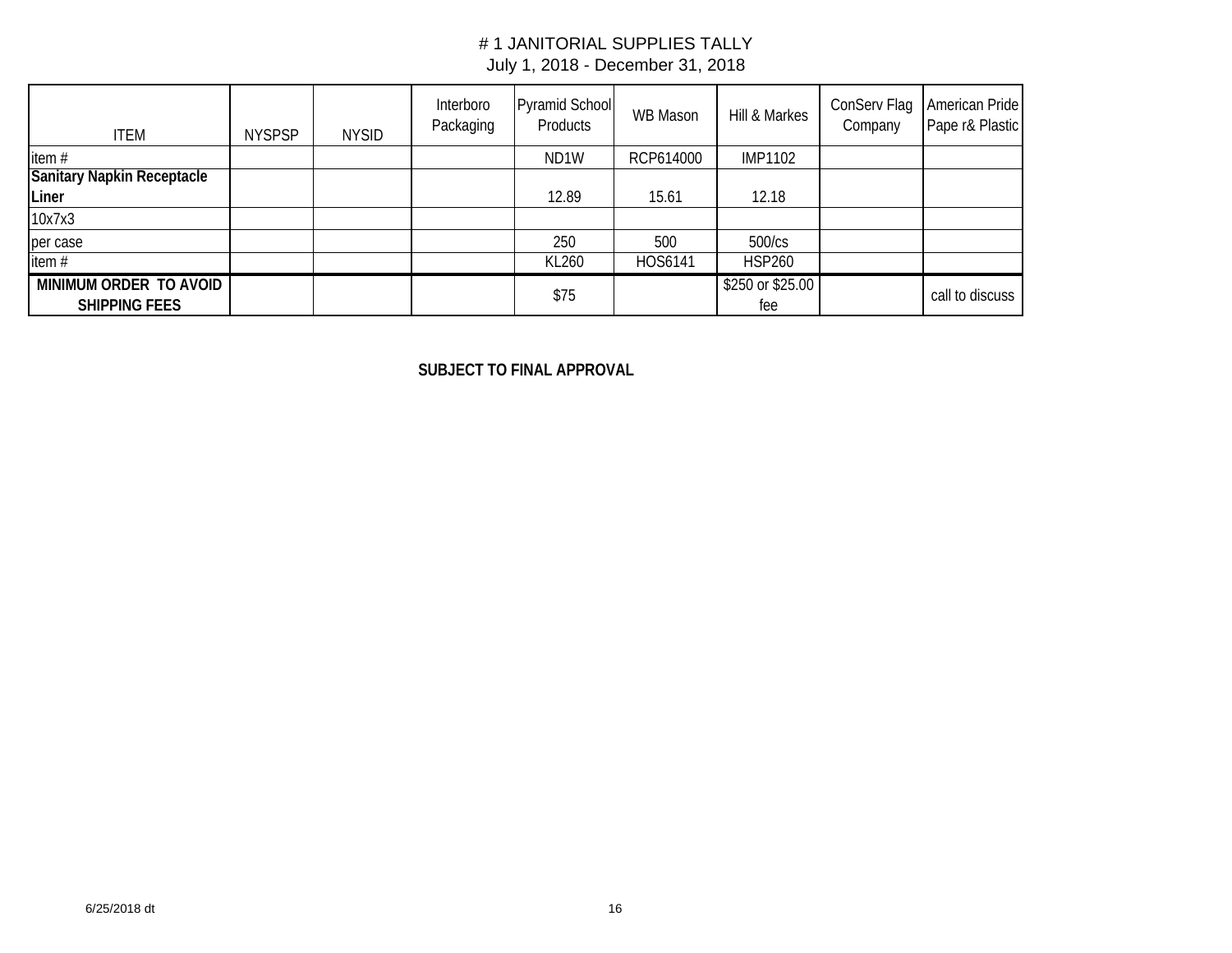July 1, 2018 - December 31, 2018

\$250 or \$25 Small

| <b>ITEM</b>                            | <b>WB Mason</b>         | Interboro          | Hill & Markes | ConServ Flag<br>Company | American Pride<br>Paper & Plastic |
|----------------------------------------|-------------------------|--------------------|---------------|-------------------------|-----------------------------------|
| <b>All-Purpose Liquid Cleaner</b>      | 18.19                   |                    | 16.40         |                         |                                   |
| gal                                    |                         |                    |               |                         |                                   |
| per case                               | 4                       |                    | 4             |                         |                                   |
| item $#$                               | NCL090129               |                    | SMZP2666004   |                         |                                   |
| <b>Aluminum Foil</b>                   | 12.97                   |                    | 14.50         |                         | 13.89                             |
|                                        |                         |                    |               |                         |                                   |
| per case                               | 1 roll                  |                    | roll          |                         | roll                              |
| item $\overline{H}$                    | <b>CSWF18500SD</b>      |                    | <b>WES294</b> |                         | F18500SD                          |
| Apron: Plastic                         | 32.94                   | 33.00              | 38.95         | 5.50                    | 36.69                             |
| per case                               | 1,000<br>CSWAPIW2846100 | 1,000              | 10/100        | 100                     | 1000                              |
| item#                                  | $\boldsymbol{0}$        | <b>INT-2442-DA</b> | ISL250011     | DA2442                  | AP1WR8461000                      |
| Bib Apron: Clear Vinyl - 45x36 -12/pkg |                         |                    |               |                         |                                   |
|                                        |                         |                    |               |                         |                                   |
| per case                               |                         |                    |               |                         |                                   |
| item $#$                               |                         |                    |               |                         |                                   |
| Bags: 10# Elephant                     | 18.48                   |                    | 19.70         |                         |                                   |
| per case                               | 500                     |                    | 500           |                         |                                   |
| item $\overline{H}$                    | <b>BAGGX10500</b>       |                    | DUO30910      |                         |                                   |
| Bags: 10# Brown                        | 10.76                   |                    | 11.35         |                         |                                   |
|                                        |                         |                    |               |                         |                                   |
| per case                               | 500                     |                    | 500           |                         |                                   |
| item $#$                               | <b>BAGGK10500</b>       |                    | DUO80985      |                         |                                   |
| Bags: 8# Brown Paper                   | 10.13                   |                    | 10.46         |                         |                                   |
| per case                               | 500                     |                    | 500           |                         |                                   |
| item#                                  | BAGGK8500               |                    | DUO80984      |                         |                                   |
| Bags: 6# White - waxed                 | 49.75                   |                    | 44.71         |                         |                                   |
|                                        |                         |                    |               |                         |                                   |
| per case                               | 1,000                   |                    | 1,000         |                         |                                   |
| item#                                  | BGC300296               |                    | PPC300296     |                         |                                   |
| Bags: 6# White                         | 12.78                   |                    | 12.08         |                         |                                   |
|                                        |                         |                    |               |                         |                                   |
| per case                               | 500                     |                    | 500           |                         |                                   |
| item#                                  | <b>BAGGW6500</b>        |                    | DU081223      |                         |                                   |
| Bags: 6# Brown                         | 8.47                    |                    | 9.21          |                         |                                   |
|                                        |                         |                    |               |                         |                                   |
| per case                               | 500                     |                    | 500           |                         |                                   |
| item#                                  | BAGGK6500               |                    | DUO80983      |                         |                                   |
| Bags: 4# Brown                         | 7.09                    |                    | 7.50          |                         |                                   |
|                                        | 500                     |                    | 500           |                         |                                   |
| per case<br>item#                      | BAGGK4500               |                    | DUO081007     |                         |                                   |
| Garbage Bags - Heavy                   | 12.73                   | 5.34/26.70         | 17.20         | 18.89                   |                                   |
| 30-33 gal                              |                         |                    | 16 mic        |                         |                                   |
| per case                               | 100                     | 100 / 500          | 250           | 100                     |                                   |
| item $#$                               | HERH6644TCR01           | <b>INT-3340-H</b>  | FORCRHD3340X  | LH333915                |                                   |
| Garbage Bags - Heavy Duty - Black      | 15.36                   | 13.32/26.64        | 13.35         | 39.89                   |                                   |
| 56 gal                                 |                         |                    | 1 mil         |                         |                                   |
|                                        |                         |                    |               |                         |                                   |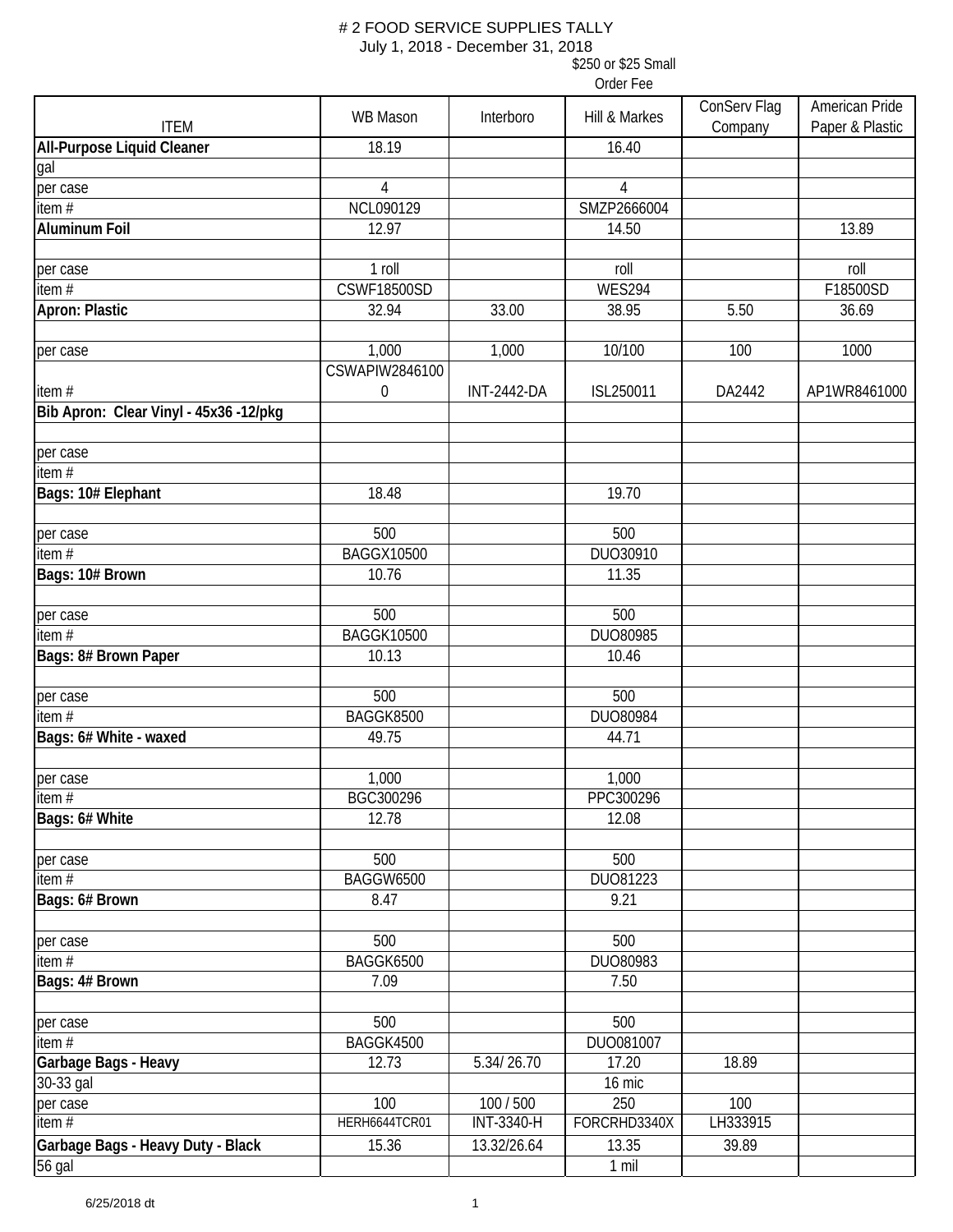#### # 2 FOOD SERVICE SUPPLIES TALLY July 1, 2018 - December 31, 2018

\$250 or \$25 Small

|                                          | <b>WB Mason</b>    | Interboro           | Hill & Markes  | ConServ Flag | American Pride     |
|------------------------------------------|--------------------|---------------------|----------------|--------------|--------------------|
| <b>ITEM</b>                              |                    |                     |                | Company      | Paper & Plastic    |
| per case                                 | 100                | 100 / 200           | 100            | 100          |                    |
| item #                                   | HERH8647TK         | <b>INT-4348-Hvy</b> | FORBK48BK      | 385840G      |                    |
| Garbage Bags - Heavy Duty - Clear        | 18.77              | 16.34               | 19.37          | 46.89        |                    |
| 56 gal                                   |                    |                     | $1.1$ mil      |              |                    |
| per case                                 | 100                | 100                 | 100            | 100          |                    |
| item #                                   | HERH8647SC         | <b>INT-4348-Hvy</b> | FORCL48H       | 385848G      |                    |
| Poly Bags                                | 13.92              | 8.72                | 10.51          |              |                    |
| 6x3x15                                   |                    |                     |                |              |                    |
| per case                                 | 1,000              | 1000                | 1,000          |              |                    |
| item #                                   | <b>IBSPB060315</b> | <b>INT-1015-Med</b> | FOR110NP       |              |                    |
| Poly Bags                                | 22.75              | 25.82               | 18.10          |              |                    |
| 10x18x24                                 |                    |                     |                |              |                    |
| per case                                 | 1000               | 1000                | 500            |              |                    |
| item $#$                                 | PME76000405        | <b>INT-1824-Hvy</b> | FOR152NPM      |              |                    |
| Sandwich Bags: #130 wax                  | 13.57              |                     | 67.08          |              |                    |
|                                          |                    |                     |                |              |                    |
| per case                                 | 1000               |                     | 6,000          |              |                    |
| item $#$                                 | BGC300404BX        |                     | PPC300404      |              |                    |
| Sandwich Bags: plastic                   | 5.34               | 4.84                | 15.60          |              | 7.89               |
|                                          |                    |                     |                |              |                    |
| per case                                 | 2,000              | 1000                | 6,000          |              | 2,000              |
| item $#$                                 | <b>IBSPB675675</b> | INT-77-X-Hvy        | <b>ISL2001</b> |              | <b>IBSPB675675</b> |
| Zip Lock Bags                            | 17.78              |                     | 31.96          | 18.49        | 11.98              |
| gallon                                   |                    |                     |                |              |                    |
| per case                                 | 1,000              |                     | 1,000          | 250          | 250                |
| item $#$                                 | LDD3655A           |                     | ISL210912      | 130F211012G  | ZipGal2            |
| <b>Banquet Paper</b>                     | 10.43              |                     | 10.42          |              |                    |
|                                          |                    |                     | 300'           |              |                    |
| per case                                 | 300'               |                     | roll           |              |                    |
| item#                                    | LRP910000          |                     | <b>ROYTCD</b>  |              |                    |
| <b>Bleach</b>                            | 9.89               |                     | 14.50          |              |                    |
| gal                                      | gal                |                     | 121 oz         |              |                    |
| per case                                 | 6                  |                     | 3              |              |                    |
| item#                                    | KIK11008635042     |                     | CLX30966       |              |                    |
| 5 oz Bowls                               | 13.69              |                     | 15.50          |              |                    |
|                                          |                    |                     |                |              |                    |
| per case                                 | 1000               |                     | 1,000          |              |                    |
| item#                                    | <b>DCC5BWWCR</b>   |                     | GEN80500       |              |                    |
| 10 oz Bowls - Styrofoam                  | 38.80              |                     | 39.86          |              |                    |
|                                          |                    |                     |                |              |                    |
| per case                                 | 1,000              |                     | 1,000          |              |                    |
| item#                                    | <b>DCC10B20</b>    |                     | DRT10B20       |              |                    |
| 10 oz Bowl Lid                           | 21.33              |                     | 21.91          |              |                    |
|                                          |                    |                     |                |              |                    |
| per case                                 | 1,000              |                     | 1,000          |              |                    |
| item#                                    | DCC20JL            |                     | DRT20JL        |              |                    |
| 12 oz Bowls                              | 16.79              |                     | 13.25          |              |                    |
|                                          |                    |                     |                |              |                    |
| per case                                 | 1,000              |                     | 1,000          |              |                    |
| item#                                    | DCC12BWWCR         |                     | GEN82100       |              |                    |
| <b>Chlorine Sanitizer Test Strip Kit</b> | 4.95               |                     |                |              |                    |
|                                          |                    |                     |                |              |                    |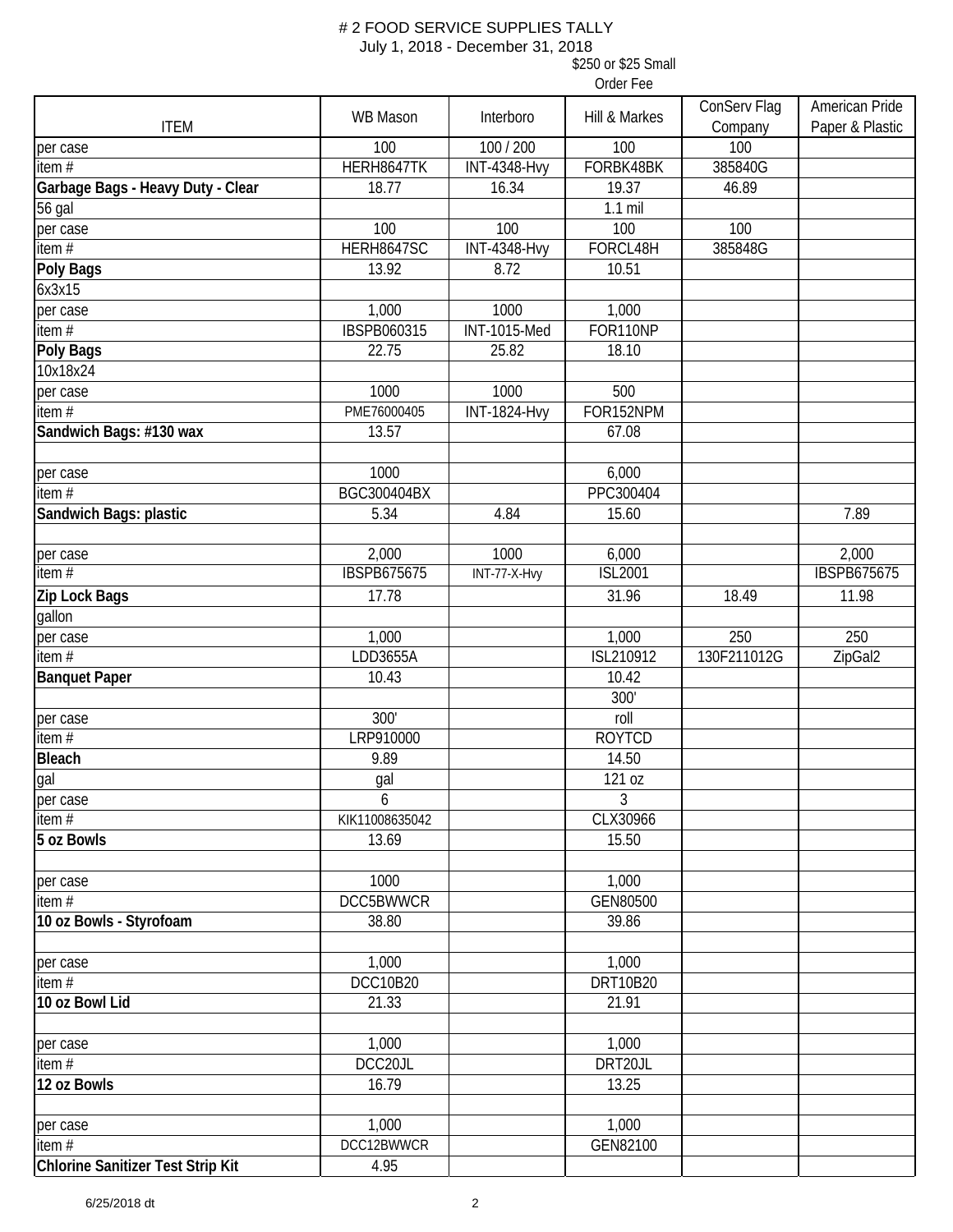July 1, 2018 - December 31, 2018

\$250 or \$25 Small

| <b>ITEM</b>                             | <b>WB Mason</b>       | Interboro | Hill & Markes         | ConServ Flag<br>Company | American Pride<br>Paper & Plastic |
|-----------------------------------------|-----------------------|-----------|-----------------------|-------------------------|-----------------------------------|
|                                         |                       |           |                       |                         |                                   |
| per case                                | 200                   |           |                       |                         |                                   |
| item $#$                                | LAC4250BJ             |           |                       |                         |                                   |
| <b>Coffee Filters</b>                   | 12.30                 |           | 16.40                 |                         |                                   |
| 18 x 7.5                                |                       |           |                       |                         |                                   |
| per case                                | 252                   |           | 252                   |                         |                                   |
| item $#$                                | <b>BUNU318X7252CS</b> |           | <b>BUNU318X7252CS</b> |                         |                                   |
| Comet All Purpose Bleach Spray          | 39.48<br>32 oz        |           | 45.35                 |                         | 46.98<br>32 oz                    |
| per case                                | 8                     |           | 3/gal                 |                         | 8                                 |
| item $#$                                | <b>PGC02287CT</b>     |           | <b>PNG02291</b>       |                         | <b>PGC02287CT</b>                 |
| Container - Styrofoam - Hinged          | 15.06                 |           | 13.30                 |                         |                                   |
| 9x9x3                                   |                       |           |                       |                         |                                   |
| per case                                | 200                   |           | 200                   |                         |                                   |
| item#                                   | DCC90HT1R             |           | GEN200VW              |                         |                                   |
| Container - Styrofoam - Hinged<br>6x6x3 | 18.37                 |           | 17.33                 |                         |                                   |
| per case                                | 500                   |           | 500                   |                         |                                   |
| item $\overline{H}$                     | DCC60HT1              |           | GEN22500              |                         |                                   |
| <b>Cotton Cloth</b>                     | 4.12                  |           |                       |                         |                                   |
|                                         |                       |           |                       |                         |                                   |
| per case                                | 12                    |           |                       |                         |                                   |
| item#                                   | WNCBTW30              |           |                       |                         |                                   |
| Cream Cleanser                          | 25.70                 |           | 20.33                 |                         |                                   |
| qt                                      |                       |           | Simonize              |                         |                                   |
| per case                                | 12                    |           | 12/32oz               |                         |                                   |
| item $#$                                | <b>NCL172545</b>      |           | SMZG1325012           |                         |                                   |
| Cup - Foam - squat - 4 oz               | 20.89                 |           | 21.52                 |                         |                                   |
| per case                                | 1,000                 |           | 1,000                 |                         |                                   |
| item#                                   | DCC4J6                |           | DRT4J6                |                         |                                   |
| Lid for above                           | 12.37                 |           | 12.65                 |                         |                                   |
| per case                                | 1,000                 |           | 1,000                 |                         |                                   |
| item $#$                                | DCC6JL                |           | DRT6JL                |                         |                                   |
| Cup - Foam - squat - 8 oz               | 37.43                 |           | 38.32                 |                         |                                   |
| per case                                | 1,000                 |           | 1,000                 |                         |                                   |
| item#                                   | DCC8SJ20              |           | DRT8SJ20              |                         |                                   |
| Lid for above                           | 21.33                 |           | 21.91                 |                         |                                   |
|                                         |                       |           |                       |                         |                                   |
| per case                                | 1,000                 |           | 1,000                 |                         |                                   |
| item#                                   | DCC20JL               |           | DCC20JL               |                         |                                   |
| Cup: Hot/Cold, 8 oz                     | 19.98                 |           | 19.85                 |                         |                                   |
| DC8J                                    |                       |           |                       |                         |                                   |
| per case                                | 1,000                 |           | 1,000                 |                         |                                   |
| item#                                   | DCC8J8                |           | DRT8J8                |                         |                                   |
| Lid for above: Hot/Cold, 8 oz           | 12.70                 |           | 13.00                 |                         |                                   |
| per case                                | 1,000                 |           | 1,000                 |                         |                                   |
| item#                                   | DCC8JL                |           | DRT8JL                |                         |                                   |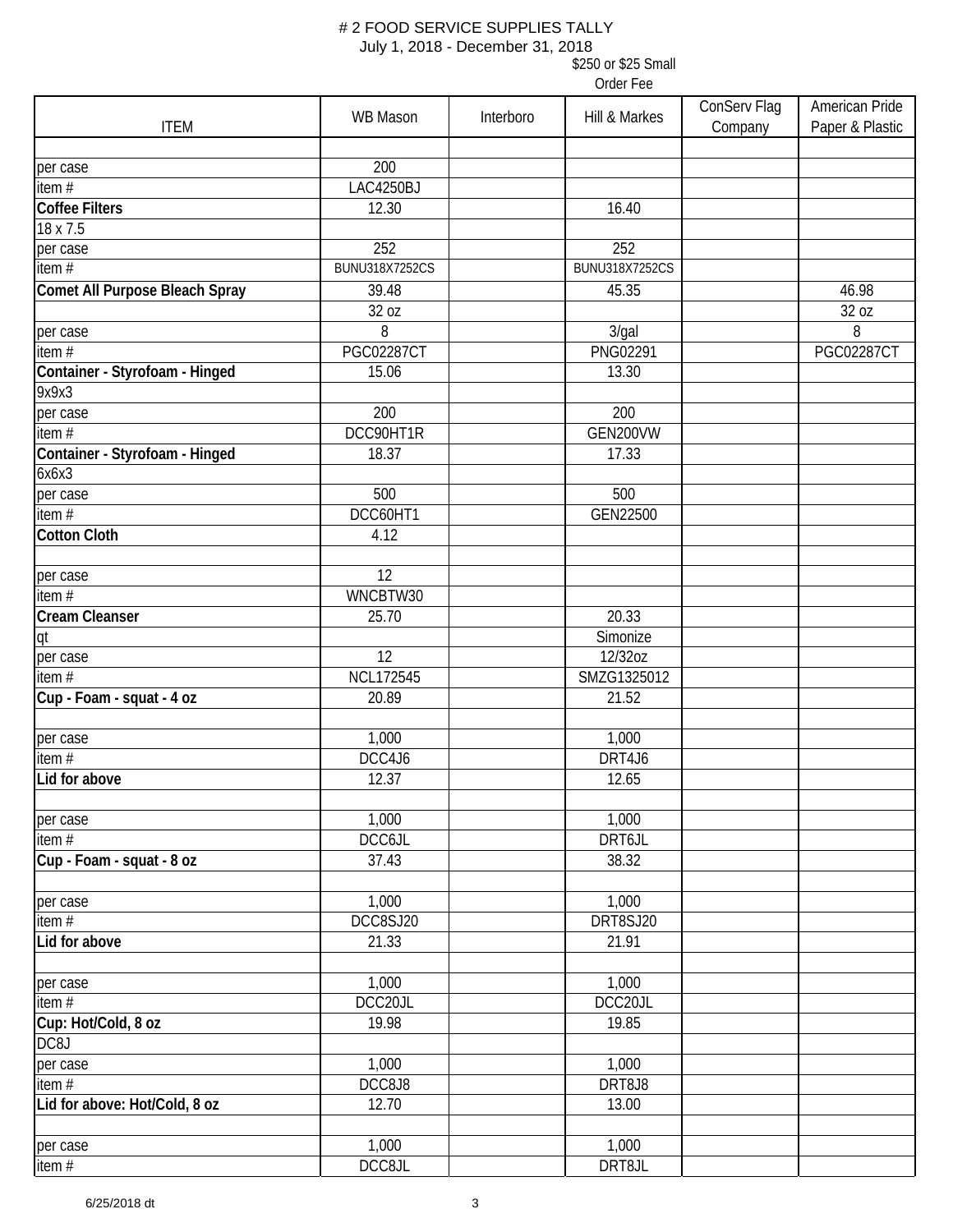July 1, 2018 - December 31, 2018

\$250 or \$25 Small

| <b>ITEM</b>                                  | <b>WB Mason</b>   | Interboro           | Hill & Markes      | ConServ Flag<br>Company | American Pride<br>Paper & Plastic |
|----------------------------------------------|-------------------|---------------------|--------------------|-------------------------|-----------------------------------|
| Cup: Souffle, 2 oz                           | 19.23             |                     | 25.47              |                         | 19.98                             |
| DC8J                                         |                   |                     |                    |                         |                                   |
| per case                                     | 2,500             |                     | 2,500              |                         | 2500                              |
| item#                                        | CSWPC2C25100      |                     | <b>SLOB200</b>     |                         | <b>PCRCR5100</b>                  |
| Cup Lid: Souffle, 2 oz                       | 19.02             |                     | 17.10              |                         | 19.76                             |
|                                              |                   |                     |                    |                         |                                   |
| per case                                     | 2,500             |                     | 2,500              |                         | 2500                              |
| item $#$                                     | CSWLPCM25100      |                     | SLOPL <sub>2</sub> |                         | CPCMR5100                         |
| Deli Container - clear w/lid - 12 oz -       |                   |                     |                    |                         |                                   |
| rectangular                                  | 22.79             |                     | 23.35              |                         |                                   |
|                                              |                   |                     |                    |                         |                                   |
| per case                                     | 200               |                     | 200                |                         |                                   |
| item#                                        | GNPAD12           |                     | GENAD12            |                         |                                   |
| Dinex 8 oz disposible lids for 8 oz Turnbury |                   |                     |                    |                         |                                   |
| mugs                                         |                   |                     | 37.55              |                         |                                   |
|                                              |                   |                     |                    |                         |                                   |
| per case                                     |                   |                     | 1,000              |                         |                                   |
| item#                                        |                   |                     | DIN30008775        |                         |                                   |
| Dawn Dish Soap                               | 53.56             |                     | 55.05              |                         | 57.98                             |
| gal                                          |                   |                     |                    |                         | Dawn                              |
| per case                                     | $4$ /gal          |                     | $4$ /gal           |                         | 3/gal                             |
| item $#$                                     | <b>PGC57445CT</b> |                     | <b>PNG57445</b>    |                         | PGC36217                          |
| Dishwasher Detergent                         | 26.80             |                     | 56.43              |                         |                                   |
| Cascade or equal                             | 45 oz             |                     | Nufoam             |                         |                                   |
| per case                                     | 9                 |                     | $4$ /gal           |                         |                                   |
| item $#$                                     | CPC47805          |                     | GLI200012          |                         |                                   |
| <b>Excaliber Sanitizer</b>                   |                   |                     | <b>NO BIDS</b>     |                         |                                   |
| Film - 18" x 500'                            | 12.39             |                     | 11.42              |                         |                                   |
|                                              |                   |                     | 2000'              |                         |                                   |
| per case                                     | roll              |                     | roll               |                         |                                   |
| item#                                        | <b>BWK7204</b>    |                     | ANP7307782         |                         |                                   |
| Flash Dri                                    |                   |                     | 36.63              |                         |                                   |
| 5 gal                                        |                   |                     | Simonize CX8       |                         |                                   |
| per case                                     |                   |                     | 5 gal              |                         |                                   |
| item#                                        |                   |                     | SMZC0710005        |                         |                                   |
| Gloves - latex - small - for food handling   | 23.95             | 28.90               | 33.80              | 38.49                   | 26.98                             |
| for food handling                            |                   |                     |                    |                         |                                   |
| per case                                     | 1000              | 1,000               | 1,000              | 1,000                   | 1000                              |
|                                              |                   | FirstCare/JobGuard- |                    |                         |                                   |
| item#                                        | <b>CSWLGPPFGS</b> | $Sm-LG$             | ISL100202          | 394385S                 | L9PPF9S                           |
|                                              |                   |                     |                    |                         |                                   |
| Gloves - latex - medium - for food handling  | 23.95             | 28.90               | 33.80              | 38.49                   | 26.98                             |
| for food handling                            |                   |                     |                    |                         |                                   |
| per case                                     | 1000              | 1,000               | 1,000              | 1,000                   | 1000                              |
|                                              |                   | FirstCare/JobGuard- |                    |                         |                                   |
| item#                                        | <b>CSWLGPPFGM</b> | Med-LG              | ISL100204          | 394385M                 | L9PPF9M                           |
| Gloves - latex - large - for food handling   | 23.95             | 28.90               | 33.80              | 38.49                   | 26.98                             |
|                                              |                   |                     |                    |                         |                                   |
| per case                                     | 1000              | 1,000               | 1,000              | 1,000                   | 1000                              |
|                                              |                   | FirstCare/JobGuard- |                    |                         |                                   |
| item#                                        | <b>CSWLGPPFGL</b> | LRG-LG              | ISL100206          | 394385L                 | L9PPF9L                           |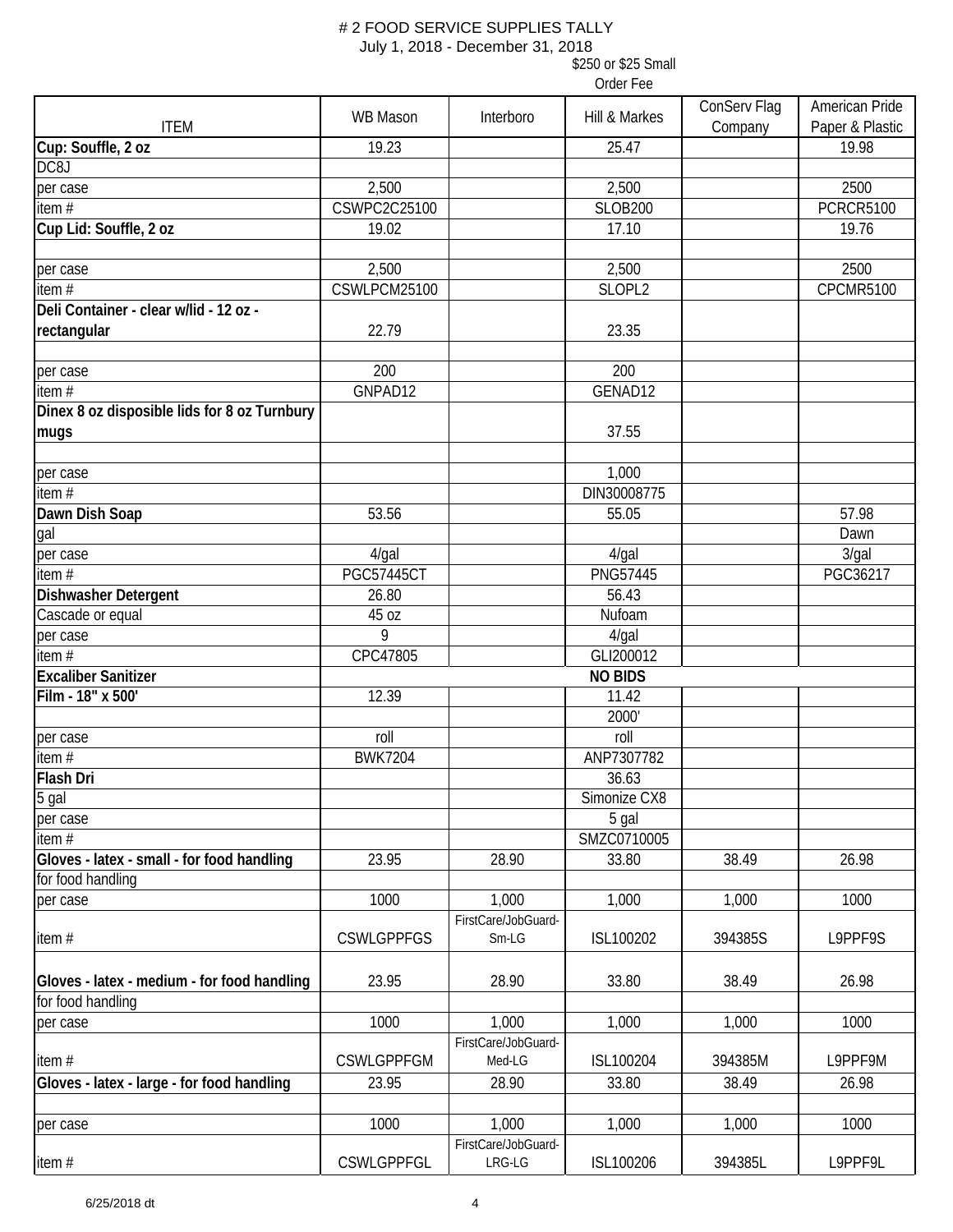July 1, 2018 - December 31, 2018

\$250 or \$25 Small

| <b>ITEM</b>                          | WB Mason                                                   | Interboro                     | Hill & Markes    | ConServ Flag<br>Company | American Pride<br>Paper & Plastic |
|--------------------------------------|------------------------------------------------------------|-------------------------------|------------------|-------------------------|-----------------------------------|
| Gloves - plastic - for food handling | 33.53                                                      | 33.00                         | 45.70            | 9.89                    | 3.59                              |
|                                      |                                                            |                               |                  | vinyl                   |                                   |
| per case                             | 10000                                                      | 10,000                        | 10/10/100        | 1,000                   | 10/100                            |
|                                      | Discontinued(SM)<br>CSWPEMHD20500(MD)<br>CSWPELHD20500(LG) | FirstCare/JobGuar             |                  |                         |                                   |
| item $#$                             | CSWPEXLHD20500(XL)                                         | d-S, M, L, XL-PG              | ISL104GB(2-6)    | 682DIPM                 | PEH01010100                       |
| <b>Hair Nets</b>                     | 20.62                                                      | 94.80                         | 95.30            |                         | 70.99                             |
| per case                             | 1,000                                                      | 1,440                         | 10/144           |                         | 10/144                            |
| item#                                | ATXBC211000                                                | MPR-70424/305-<br><b>FH20</b> | FDIHN500BR       |                         | SHN22BR1440                       |
| <b>Heavy Duty Floor Cleaner</b>      | 17.43                                                      |                               | 16.70            |                         |                                   |
| liquid                               |                                                            |                               |                  |                         |                                   |
| per case                             | 4 gal                                                      |                               | 4 gal            |                         |                                   |
| item#                                | <b>NCL93529</b>                                            |                               | SMZB0320004      |                         |                                   |
| <b>Laundry Detergent</b>             | 7.94                                                       |                               | 19.71            |                         |                                   |
| liquid                               |                                                            |                               |                  |                         |                                   |
| per case                             | 1 gal                                                      |                               | 4 gal            |                         |                                   |
| item $#$                             | <b>NCL115529</b>                                           |                               | SMZW420004       |                         |                                   |
| <b>Laundry Detergent</b>             | 20.97                                                      |                               | 21.75            |                         |                                   |
| powder                               |                                                            |                               |                  |                         |                                   |
| per case                             | 40 #                                                       |                               | 50#              |                         |                                   |
| item#                                | BWKHURACAN40                                               |                               | SMZC0597050      |                         |                                   |
| Lime Away                            | 32.45                                                      |                               | 23.50            |                         |                                   |
| per case                             | 4 gal                                                      |                               | 4 gal            |                         |                                   |
| item $#$                             | <b>NCL112629</b>                                           |                               | SMZL2125004      |                         |                                   |
| Napkins - 1 ply                      | 21.55                                                      |                               | 22.25            |                         |                                   |
| per case                             | 6,000                                                      |                               | 6,000            |                         |                                   |
| item $#$                             | <b>CSWLN12500</b>                                          |                               | <b>MOR1250MS</b> |                         |                                   |
| Pan Liners                           | 29.95                                                      |                               | 29.07            |                         |                                   |
| 16.375" x 24.375"                    |                                                            |                               |                  |                         |                                   |
| per case                             | 1,000                                                      |                               | 1,000            |                         |                                   |
| item $#$                             | <b>GENPANLINER</b>                                         |                               | PPC030001        |                         |                                   |
| Paper Place Mats<br>white            | 9.74                                                       |                               | 15.00            |                         |                                   |
| per case                             | 1,000                                                      |                               | 1,000            |                         |                                   |
| item#                                | LMILP100                                                   |                               | <b>SNF150</b>    |                         |                                   |
| <b>Paper Place Mats</b>              | 18.28                                                      |                               | 16.33            |                         |                                   |
| green                                |                                                            |                               |                  |                         |                                   |
| per case                             | 1,000                                                      |                               | 1,000            |                         |                                   |
| item#                                | HFM310528                                                  |                               | SNF6025          |                         |                                   |
| Paper Place Mats                     | 17.83                                                      |                               | 16.97            |                         |                                   |
| red                                  |                                                            |                               |                  |                         |                                   |
| per case                             | 1,000                                                      |                               | 1,000            |                         |                                   |
| item#                                | HFM310521                                                  |                               | SFN6005          |                         |                                   |
| Paper Towels - Brown                 | 45.66                                                      |                               | 61.44            |                         | 15.49                             |
| (for Towel Master)                   |                                                            |                               |                  |                         |                                   |
| per case                             | 12                                                         |                               | 6/1150'          |                         | 6                                 |
| item#                                | GPC19724                                                   |                               | GPF26490         |                         | <b>HR9V6800</b>                   |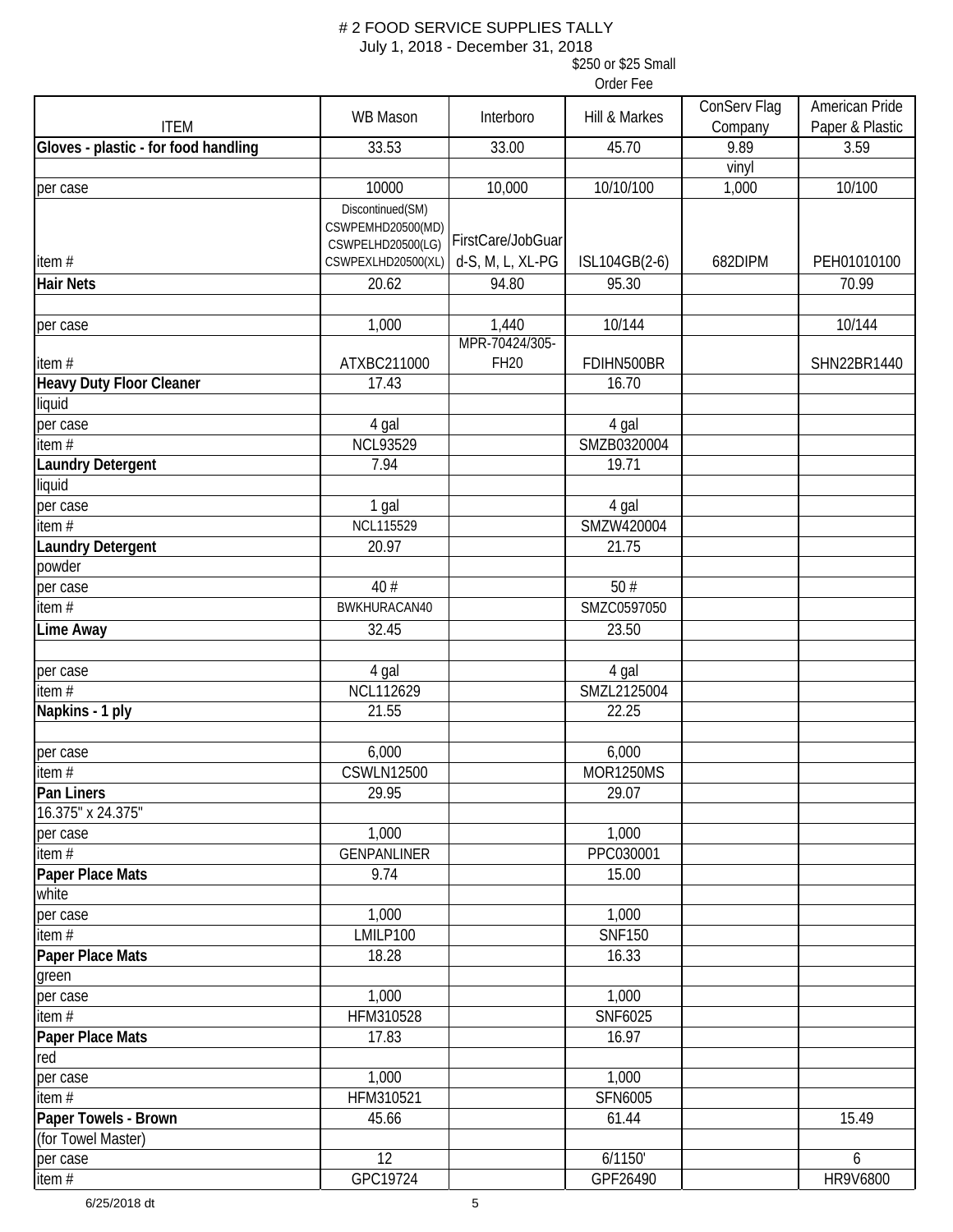July 1, 2018 - December 31, 2018

\$250 or \$25 Small

| <b>ITEM</b>                 | <b>WB Mason</b> | Interboro | Hill & Markes | ConServ Flag<br>Company | American Pride<br>Paper & Plastic |
|-----------------------------|-----------------|-----------|---------------|-------------------------|-----------------------------------|
| Paper Towels - White        | 14.43           |           | 15.05         |                         | 18.23                             |
| regular roll                | 85              |           | 85            |                         |                                   |
| per case                    | 30              |           | 30            |                         | 6                                 |
| item#                       | MRC06350        |           | CASK085       |                         | HR9W6800                          |
| <b>Plastic Forks</b>        | 4.80            |           | 4.79          |                         | 5.19                              |
| bulk                        |                 |           |               |                         |                                   |
| per case                    | 1,000           |           | 1,000         |                         | 1000                              |
| item#                       | CSWFPPWP1000    |           | NPP406010     |                         | FPPWP1000                         |
| <b>Plastic Knives</b>       | 4.80            |           | 4.79          |                         | 5.19                              |
| bulk                        |                 |           |               |                         |                                   |
| per case                    | 1,000           |           | 1,000         |                         | 1000                              |
| item#                       | CSWKNPPWP1000   |           | NPP406017     |                         | UNPPWP1000                        |
| <b>Plastic Spoons</b>       | 4.80            |           | 4.79          |                         | 5.19                              |
| bulk                        |                 |           |               |                         |                                   |
| per case                    | 1,000           |           | 1,000         |                         | 1000                              |
| item#                       | CSWTSPPWP1000   |           | NPP406014     |                         | FSPPWP1000                        |
| <b>Plastic Wrap</b>         | 12.15           |           | 11.42         |                         |                                   |
| 18 x 2,000                  |                 |           |               |                         |                                   |
| per case                    | 2,000' roll     |           | roll          |                         |                                   |
| item $#$                    | WPACCW182       |           | ANP7307782    |                         |                                   |
| Plates - paper - 6"         | 10.94           |           | 9.87          |                         |                                   |
|                             |                 |           |               |                         |                                   |
| per case                    | 1,000           |           | 10/100        |                         |                                   |
| item $#$                    | AJMPP6AJKWH     |           | ASP10106      |                         |                                   |
| Plates - paper - 9"         | 17.43           |           | 19.36         |                         |                                   |
|                             |                 |           |               |                         |                                   |
| per case                    | 1,000           |           | 1200          |                         |                                   |
| item $\overline{H}$         | SGV4212860      |           | ASP121005     |                         |                                   |
| Plates - styrofoam - 9"     | 13.41           |           | 12.40         |                         |                                   |
|                             |                 |           |               |                         |                                   |
| per case                    | 500             |           | 500           |                         |                                   |
| item $#$                    | SGV4665100      |           | GEN80900      |                         |                                   |
| Plates - styrofoam - 10.25" | 23.35           |           | 28.00         |                         |                                   |
|                             |                 |           |               |                         |                                   |
| per case                    | 500             |           | 500           |                         |                                   |
| item $#$                    | DCC10PWCR       |           | GEN81000      |                         |                                   |
| <b>Powder Cleaner</b>       | 16.49           |           | 17.60         |                         |                                   |
| qt                          | 21 oz           |           | 21 oz         |                         |                                   |
| per case                    | 24              |           | 24            |                         |                                   |
| item#                       | CALICCP752088   |           | CAL752088     |                         |                                   |
| Sacks 1/6                   | 31.79           |           | 31.95         |                         |                                   |
|                             |                 |           |               |                         |                                   |
| per case                    | 500             |           | 500           |                         |                                   |
| item#                       | BAGSK1652       |           | DUO80076      |                         |                                   |
| <b>Scotch Brite Pads</b>    | 1.75            |           | 11.30         |                         | 11.32                             |
|                             |                 |           |               |                         |                                   |
| per case                    | 10              |           | 60            |                         | 60                                |
| item#                       | BSDJAN3096      |           | DSCMD69       |                         | 0160201                           |
| <b>Speedball Cleaner</b>    | 18.97           |           | 19.46         |                         |                                   |
|                             |                 |           | <u>qt</u>     |                         |                                   |
| per case                    | 12              |           | 12            |                         |                                   |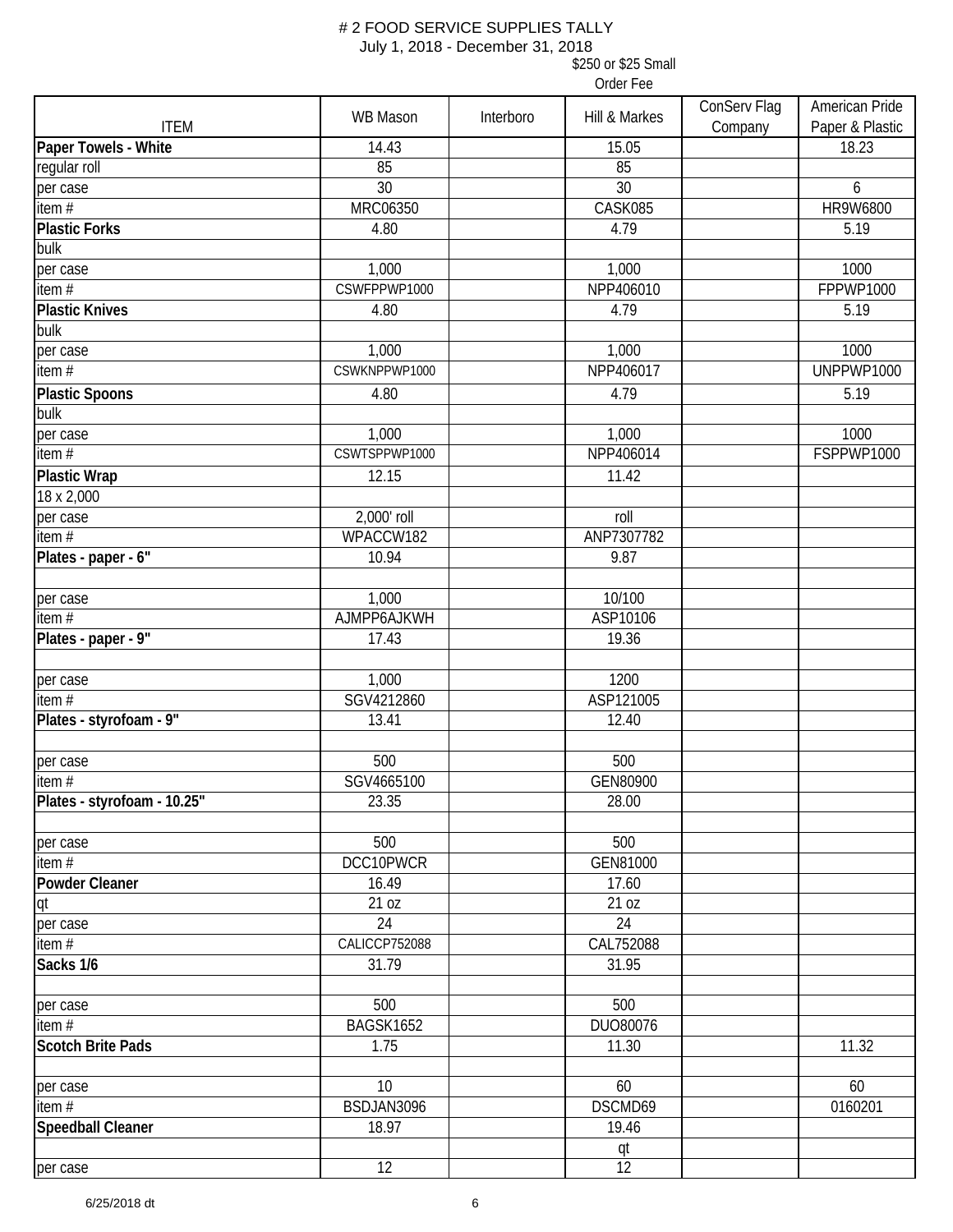July 1, 2018 - December 31, 2018

\$250 or \$25 Small Order Fee

|                                       | <b>WB Mason</b> | Interboro | Hill & Markes    | ConServ Flag    | American Pride  |
|---------------------------------------|-----------------|-----------|------------------|-----------------|-----------------|
| <b>ITEM</b>                           |                 |           |                  | Company         | Paper & Plastic |
| item $#$                              | NCL404936       |           | SMZC0595012      |                 |                 |
| <b>Stainless Steel Scrubber</b>       | 19.79           |           | 32.00            |                 | 21.56           |
|                                       |                 |           |                  |                 |                 |
| per case                              | 72              |           | 72               |                 | 72              |
| item $#$                              | PME75004292     |           | <b>ROYS7756</b>  |                 | 434PP           |
| Tray - aluminum - 3 compartment HDM   | 39.47           |           | 36.80            | 111.00          |                 |
|                                       |                 |           |                  | 4 comp          |                 |
| per case                              | 250             |           | 200              | 10/cs           |                 |
| item $#$                              | WPPP73930CP     |           | PACY7139TP       | TRAY4BR         |                 |
| <b>Water Test Strips</b>              | 4.99            |           |                  |                 |                 |
| QUAQR 7347636                         |                 |           |                  |                 |                 |
| per case                              | 100/tube        |           |                  |                 |                 |
| item $#$                              | LAC2951         |           |                  |                 |                 |
| Wypalls x 60                          | 13.30           |           | 12.34            |                 | 15.79           |
| 2 ply / 85 sht                        |                 |           |                  |                 |                 |
| per case                              | 180             |           | 180              |                 | 180             |
| item $#$                              | KCC34015        |           | KIM34015         |                 | KCC34015        |
| Zappers All Purpose Towel             | 23.37           |           | 53.36            |                 |                 |
| blue                                  |                 |           |                  |                 |                 |
| per case                              | 160             |           | 150              |                 |                 |
| item#                                 | <b>KCC41041</b> |           | CHX03120011      |                 |                 |
| 3 Compartment Trays                   |                 |           | 166.55           |                 |                 |
| Oliver                                |                 |           |                  |                 |                 |
| per case                              |                 |           | 600              |                 |                 |
| item $#$                              |                 |           | OLV2103          |                 |                 |
| 32 oz Spray Bottle                    | 0.36            |           | 0.45             | 6.00            | .41             |
|                                       |                 |           |                  | w/trigger spray |                 |
| per case                              | ea              |           | ea               | 3/cs            | ea              |
| item $#$                              | TOL120125       |           | <b>IMP5032WG</b> | 130553          | 5032WG          |
| Trigger Sprayer for 32 oz Bottle      | 0.33            |           | 0.38             |                 | .39             |
|                                       |                 |           |                  |                 |                 |
| per case                              | ea              |           | ea               |                 | ea              |
| item $#$                              | TOL110246       |           | <b>IMP4902</b>   |                 | 4902            |
| <b>Apex Dishwasher Solid</b>          |                 |           | 42.54            |                 |                 |
| 17062                                 |                 |           |                  |                 |                 |
| per case                              |                 |           | 6/6.75#          |                 |                 |
| item $#$                              |                 |           | ECO6117062       |                 |                 |
| <b>Fast Foam Degreaser</b>            |                 |           | 46.17            |                 |                 |
| 10126                                 |                 |           |                  |                 |                 |
| per case                              |                 |           | $6/32$ oz        |                 |                 |
| item $#$                              |                 |           | ECO6110126       |                 |                 |
| <b>Solid Power XL</b>                 |                 |           | 100.22           |                 |                 |
| 6100185                               |                 |           |                  |                 |                 |
| per case                              |                 |           | 4/9#             |                 |                 |
| item $#$                              |                 |           | ECO6100185       |                 |                 |
| Oasis 115 XP Floor Cleaner            |                 |           | 40.53            |                 |                 |
| 10625                                 |                 |           |                  |                 |                 |
| per case                              |                 |           | $2.5$ gal        |                 |                 |
| item#                                 |                 |           | ECO6110625       |                 |                 |
| Oasis 100 Neutral All Purpose Cleaner |                 |           | 57.88            |                 |                 |
| 14522                                 |                 |           |                  |                 |                 |